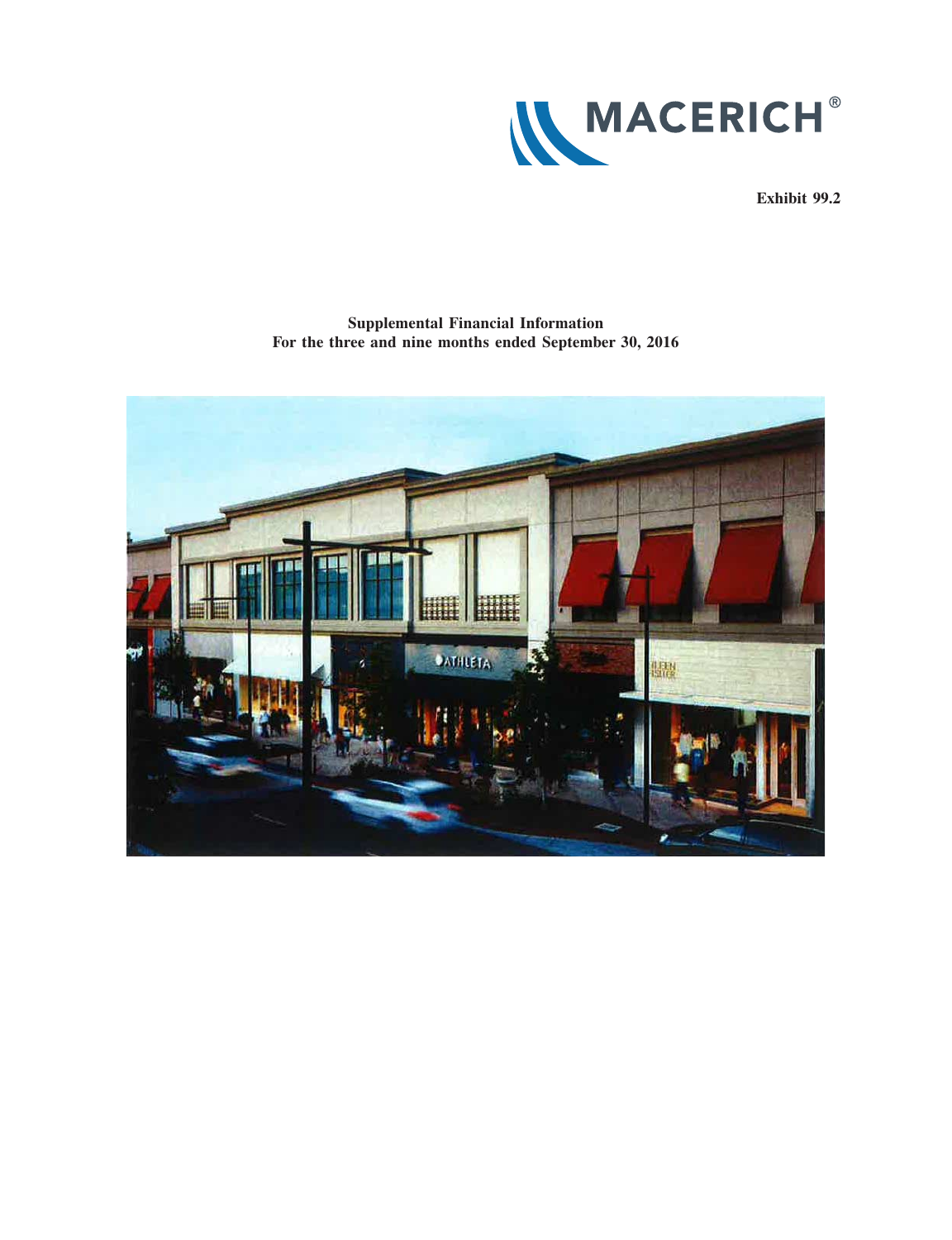#### **Supplemental Financial and Operating Information**

### **Table of Contents**

All information included in this supplemental financial package is unaudited, unless otherwise indicated.

|                                                     | Page No.       |
|-----------------------------------------------------|----------------|
|                                                     | $1 - 4$        |
|                                                     | $1 - 2$        |
|                                                     | 3              |
| Changes in Total Common and Equivalent Shares/Units | $\overline{4}$ |
|                                                     | $5 - 8$        |
| Consolidated Statements of Operations (Unaudited)   | 5              |
|                                                     | 6              |
| Non-GAAP Pro Rata Financial Information (Unaudited) | $7 - 8$        |
|                                                     | 9              |
|                                                     | 10             |
|                                                     | 11             |
|                                                     | $12 - 26$      |
|                                                     | 12             |
|                                                     | $13 - 16$      |
|                                                     | 17             |
|                                                     | 18             |
|                                                     | 19             |
|                                                     | 20             |
|                                                     | $21 - 24$      |
|                                                     | $25 - 26$      |
|                                                     | 27-29          |
|                                                     | 27             |
|                                                     | 28-29          |
|                                                     | $30 - 31$      |
|                                                     | 32             |
|                                                     | 33             |

This Supplemental Financial Information should be read in connection with the Company's third quarter 2016 earnings announcement (included as Exhibit 99.1 of the Company's Current Report on 8-K, event date October 27, 2016) as certain disclosures, definitions and reconciliations in such announcement have not been included in this Supplemental Financial Information.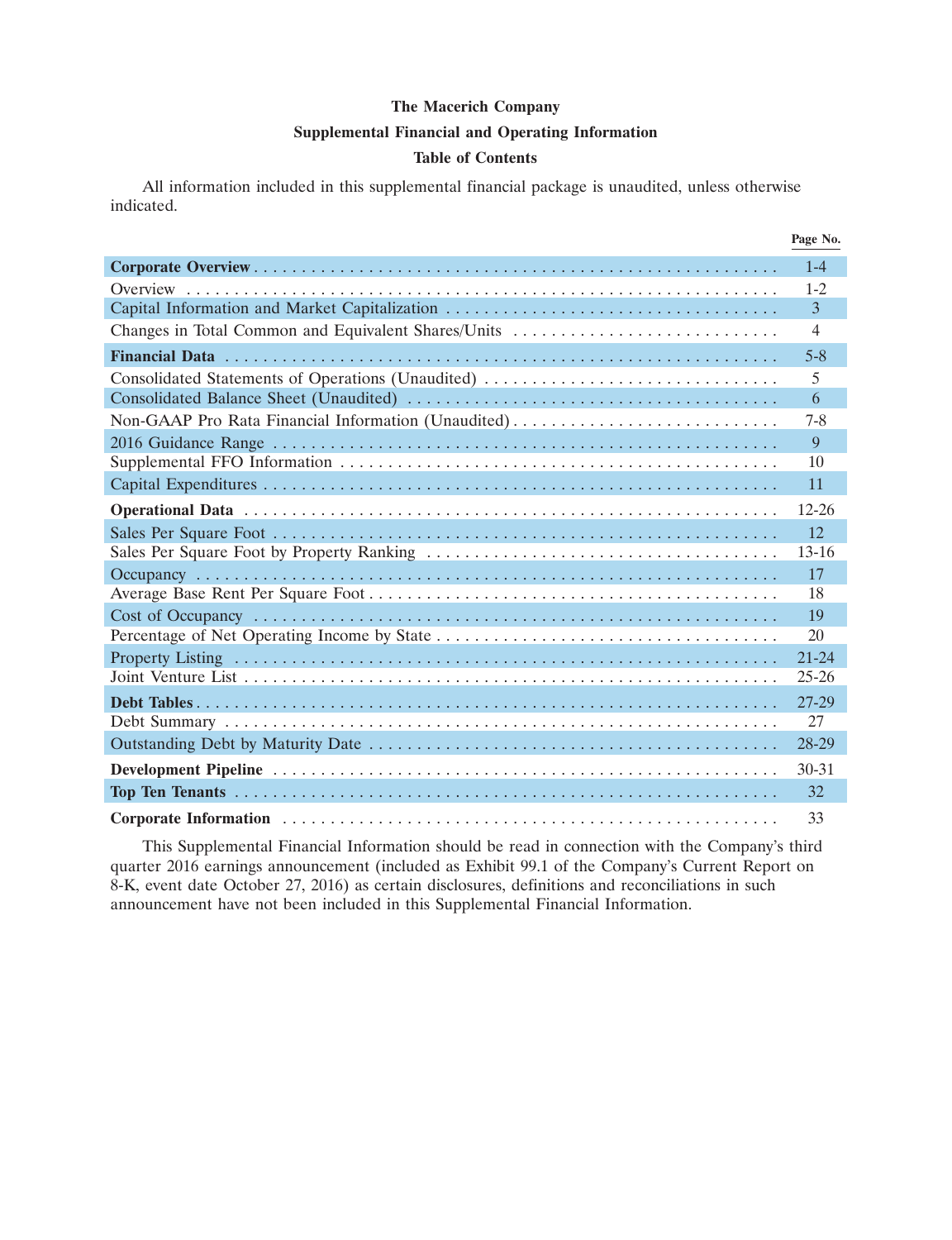## **The Macerich Company Supplemental Financial and Operating Information Overview**

The Macerich Company (the ''Company'') is involved in the acquisition, ownership, development, redevelopment, management and leasing of regional and community/power shopping centers located throughout the United States. The Company is the sole general partner of, and owns a majority of the ownership interests in, The Macerich Partnership, L.P., a Delaware limited partnership (the ''Operating Partnership'').

As of September 30, 2016, the Operating Partnership owned or had an ownership interest in 50 regional shopping centers and seven community/power shopping centers aggregating approximately 56 million square feet of gross leasable area (''GLA''). These 57 centers (which include any related office space) are referred to hereinafter as the "Centers", unless the context requires otherwise.

The Company is a self-administered and self-managed real estate investment trust (''REIT'') and conducts all of its operations through the Operating Partnership and the Company's management companies (collectively, the ''Management Companies'').

All references to the Company in this Exhibit include the Company, those entities owned or controlled by the Company and predecessors of the Company, unless the context indicates otherwise.

The Company presents certain measures in this Exhibit on a pro rata basis which represents (i) the measure on a consolidated basis, minus the Company's partners' share of the measure from its consolidated joint ventures (calculated based upon the partners' percentage ownership interest); plus (ii) the Company's share of the measure from its unconsolidated joint ventures (calculated based upon the Company's percentage ownership interest). Management believes that these measures provide useful information to investors regarding its financial condition and/or results of operations because they include the Company's share of the applicable amount from unconsolidated joint ventures and exclude the Company's partners' share from consolidated joint ventures, in each case presented on the same basis. The Company has several significant joint ventures and the Company believes that presenting various measures in this manner can help investors better understand the Company's financial condition and/or results of operations after taking into account its economic interest in these joint ventures. Management also uses these measures to evaluate regional property level performance and to make decisions about resource allocations. The Company's economic interest (as distinct from its legal ownership interest) in certain of its joint ventures could fluctuate from time to time and may not wholly align with its legal ownership interests because of provisions in certain joint venture agreements regarding distributions of cash flow based on capital account balances, allocations of profits and losses, payments of preferred returns and control over major decisions. Additionally, the Company does not control its unconsolidated joint ventures and the presentation of certain items, such as assets, liabilities, revenues and expenses, from these unconsolidated joint ventures does not represent the Company's legal claim to such items.

This document contains information constituting forward-looking statements and includes expectations regarding the Company's future operational results as well as development, redevelopment and expansion activities. Stockholders are cautioned that any such forward-looking statements are not guarantees of future performance and involve risks, uncertainties and other factors that may cause actual results, performance or achievements of the Company to vary materially from those anticipated, expected or projected. Such factors include, among others, general industry, economic and business conditions, which will, among other things, affect demand for retail space or retail goods, availability and creditworthiness of current and prospective tenants, anchor or tenant bankruptcies, closures, mergers or consolidations, lease rates, terms and payments, interest rate fluctuations, availability, terms and cost of financing, operating expenses, and competition; adverse changes in the real estate markets, including the liquidity of real estate investments; and risks of real estate development, redevelopment, and expansion, including availability, terms and cost of financing, construction delays, environmental and safety requirements, budget overruns, sunk costs and lease-up; the inability to obtain, or delays in obtaining, all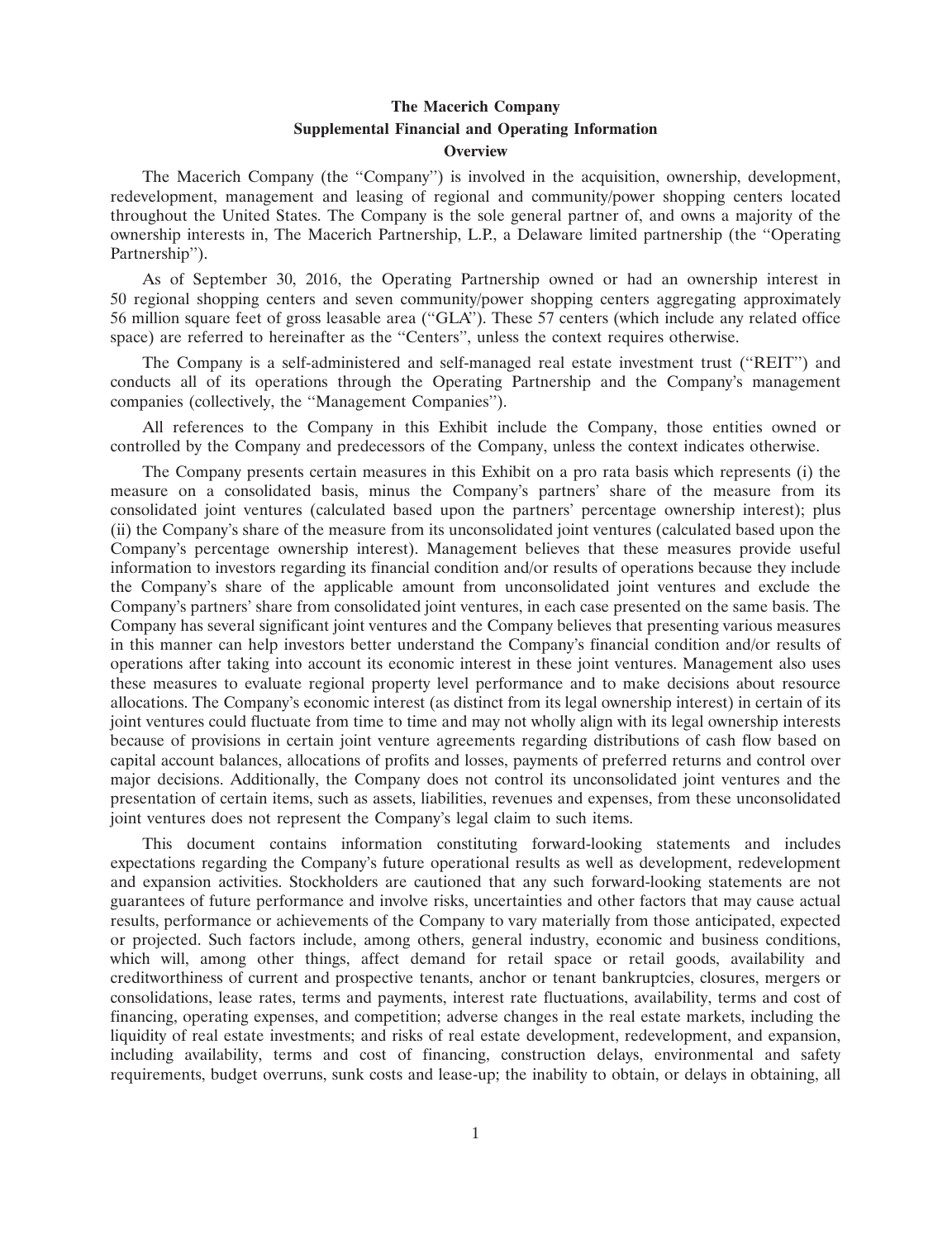necessary zoning, land-use, building, and occupancy and other required governmental permits and authorizations; and governmental actions and initiatives (including legislative and regulatory changes) as well as terrorist activities or other acts of violence which could adversely affect all of the above factors. Furthermore, occupancy rates and rents at a newly completed property may not be sufficient to make the property profitable. The reader is directed to the Company's various filings with the Securities and Exchange Commission, including the Annual Report on Form 10-K for the year ended December 31, 2015, for a discussion of such risks and uncertainties, which discussion is incorporated herein by reference. The Company does not intend, and undertakes no obligation, to update any forward-looking information to reflect events or circumstances after the date of this document or to reflect the occurrence of unanticipated events unless required by law to do so.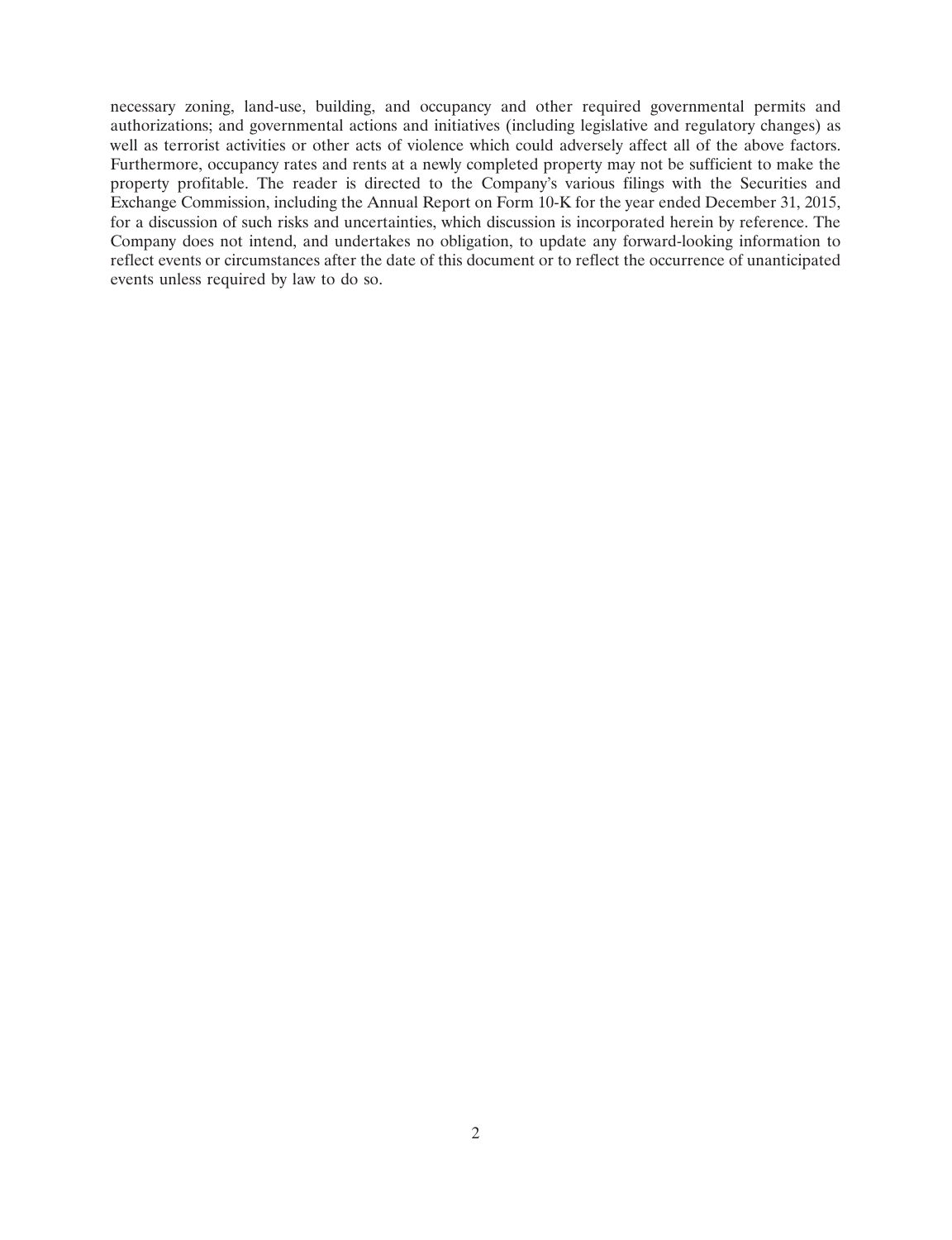# **Supplemental Financial and Operating Information (unaudited)**

# **Capital Information and Market Capitalization**

|                                                                               | <b>Period Ended</b> |              |               |                                             |               |              |
|-------------------------------------------------------------------------------|---------------------|--------------|---------------|---------------------------------------------|---------------|--------------|
|                                                                               |                     | 9/30/2016    |               | 12/31/2015                                  |               | 12/31/2014   |
|                                                                               |                     |              |               | dollars in thousands, except per share data |               |              |
| Closing common stock price per share $\dots \dots \dots$                      | \$                  | 80.87        | S.            | 80.69                                       | \$            | 83.41        |
| 52 week high $\ldots \ldots \ldots \ldots \ldots \ldots \ldots \ldots \ldots$ | \$                  | 94.51        | S             | 95.93                                       | \$            | 85.55        |
|                                                                               | S                   | 71.82        | S             | 71.98                                       | \$            | 55.21        |
| Shares outstanding at end of period                                           |                     |              |               |                                             |               |              |
| Class A non-participating convertible preferred units                         |                     | 138,759      |               | 138,759                                     |               | 145,839      |
| Common shares and partnership units                                           |                     | 154,441,509  |               | 165,260,655                                 |               | 168,721,053  |
| Total common and equivalent shares/units outstanding.                         |                     | 154,580,268  |               | 165,399,414                                 |               | 168,866,892  |
| Portfolio capitalization data                                                 |                     |              |               |                                             |               |              |
| Total portfolio debt, including joint ventures at pro rata.                   | \$                  | 7,482,118    | <sup>\$</sup> | 7,010,306                                   | <sup>\$</sup> | 7,050,437    |
| Equity market capitalization                                                  |                     | 12,500,906   |               | 13,346,079                                  |               | 14,085,187   |
| Total market capitalization                                                   |                     | \$19,983,024 |               | \$20,356,385                                |               | \$21,135,624 |
| Leverage ratio(a) $\dots \dots \dots \dots \dots \dots \dots \dots \dots$     |                     | $37.44\%$    |               | $34.4\%$                                    |               | 33.4%        |

(a) Debt as a percentage of total market capitalization.

# **Portfolio Capitalization at September 30, 2016**

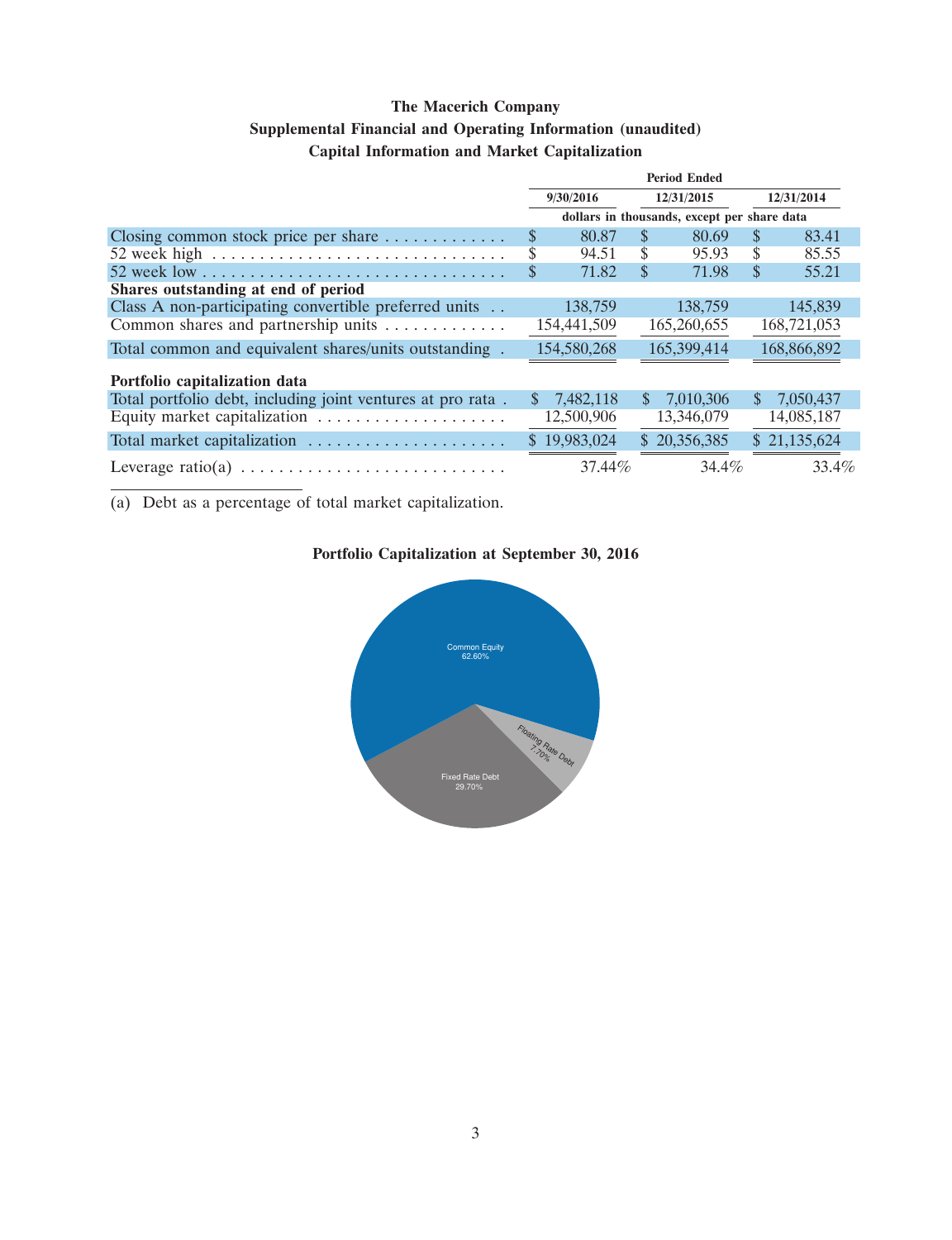# **The Macerich Company Supplemental Financial and Operating Information (unaudited) Changes in Total Common and Equivalent Shares/Units**

|                                                                                                                                                               | Partnership<br>Units | Company<br>Common<br><b>Shares</b> | Class A<br><b>Non-Participating</b><br><b>Convertible</b><br><b>Preferred Units</b> | <b>Total</b><br>Common<br>and<br>Equivalent<br>Shares/<br><b>Units</b> |
|---------------------------------------------------------------------------------------------------------------------------------------------------------------|----------------------|------------------------------------|-------------------------------------------------------------------------------------|------------------------------------------------------------------------|
| Balance as of December 31, $2015$                                                                                                                             | 10,855,669           | 154,404,986                        | 138,759                                                                             | 165,399,414                                                            |
| Conversion of partnership units to cash $\dots \dots$<br>Conversion of partnership units to common shares                                                     | (377)<br>(157, 529)  | 157,529                            |                                                                                     | (377)                                                                  |
| Issuance of stock/partnership units from restricted<br>stock issuance or other share or unit-based plans<br>Repurchase of common shares under the Accelerated | 154,686              | 86,202                             |                                                                                     | 240,888                                                                |
|                                                                                                                                                               |                      | (5,192,802)                        |                                                                                     | (5, 192, 802)                                                          |
|                                                                                                                                                               | 10,852,449           | 149, 455, 915                      | 138,759                                                                             | 160, 447, 123                                                          |
| Conversion of partnership units to common shares                                                                                                              | (20,614)             | 20,614                             |                                                                                     |                                                                        |
| Issuance of stock/partnership units from restricted<br>stock issuance or other share or unit-based plans                                                      |                      | 27,601                             |                                                                                     | 27,601                                                                 |
| Repurchase of common shares under the Accelerated                                                                                                             |                      | (4,826,047)                        |                                                                                     | (4,826,047)                                                            |
|                                                                                                                                                               | 10,831,835           | 144,678,083                        | 138,759                                                                             | 155,648,677                                                            |
| Conversion of partnership units to common shares                                                                                                              | (243,963)            | 243,963                            |                                                                                     |                                                                        |
| Issuance of stock/partnership units from restricted<br>stock issuance or other share or unit-based plans                                                      |                      | 35,753                             |                                                                                     | 35,753                                                                 |
| Repurchase of common shares under the Accelerated                                                                                                             |                      | (1,104,162)                        |                                                                                     | (1,104,162)                                                            |
| Balance as of September 30, 2016 $\dots \dots \dots \dots$                                                                                                    | 10,587,872           | 143,853,637                        | 138,759                                                                             | 154,580,268                                                            |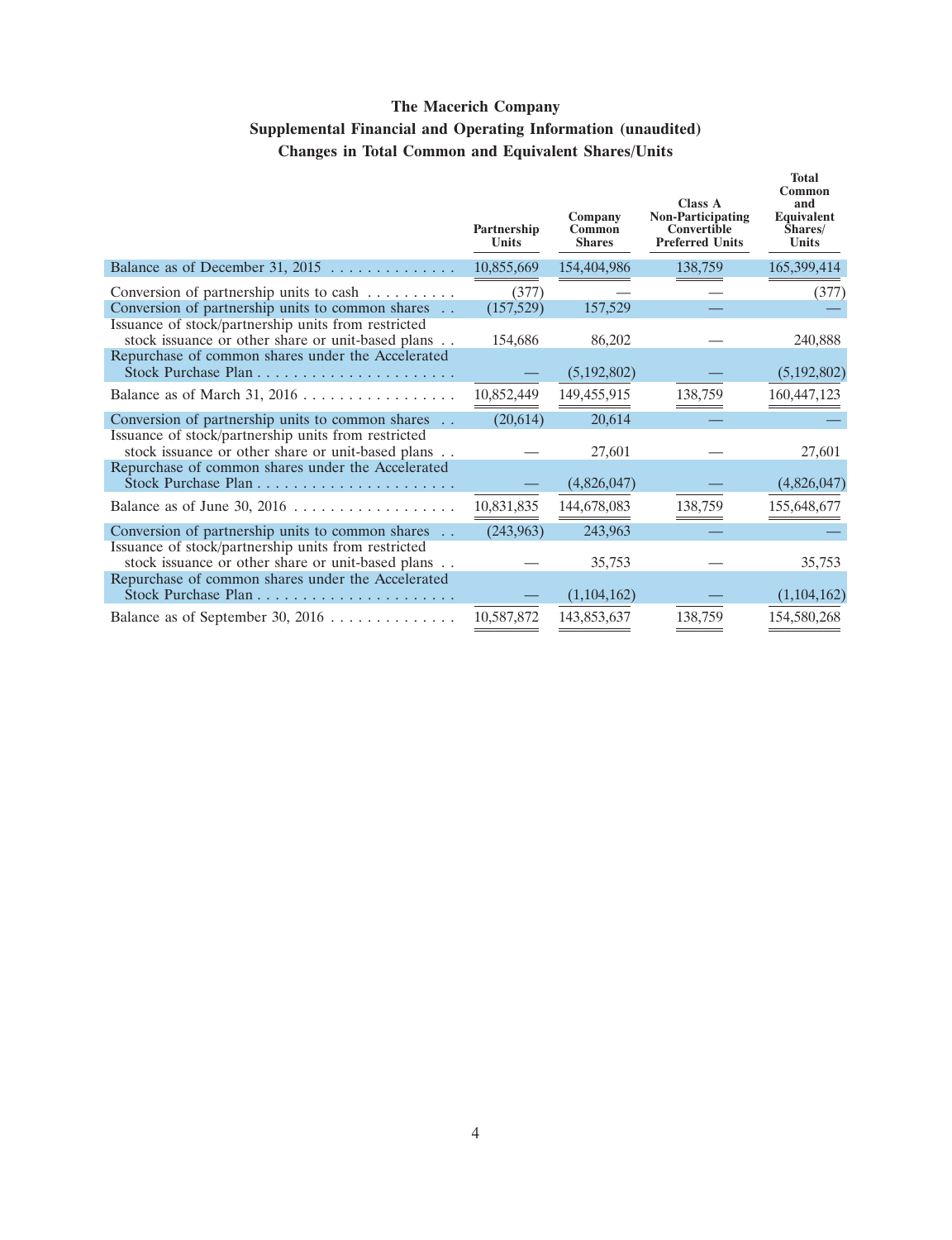# **The Macerich Company Consolidated Statements of Operations (Unaudited) (Dollars in thousands)**

|                                                                                        | For the Three<br><b>Months Ended</b><br>September 30,<br>2016 | <b>For the Nine</b><br><b>Months Ended</b><br>September 30,<br>2016 |
|----------------------------------------------------------------------------------------|---------------------------------------------------------------|---------------------------------------------------------------------|
| Revenues:                                                                              |                                                               |                                                                     |
|                                                                                        | \$154,018                                                     | \$457,514                                                           |
|                                                                                        | 3.871                                                         | 9,279                                                               |
|                                                                                        | 74,447                                                        | 230,568                                                             |
|                                                                                        | 12,048                                                        | 42,985                                                              |
| Management Companies' revenues                                                         | 8,983                                                         | 28,925                                                              |
|                                                                                        | 253,367                                                       | 769,271                                                             |
| Expenses:                                                                              |                                                               |                                                                     |
|                                                                                        | 76,310                                                        | 229,544                                                             |
| Management Companies' operating expenses                                               | 23,285                                                        | 75,484                                                              |
| REIT general and administrative expenses                                               | 6,930                                                         | 23,240                                                              |
|                                                                                        | 86,976                                                        | 259,097                                                             |
|                                                                                        | 39,983                                                        | 120,954                                                             |
|                                                                                        | (5,284)                                                       | (1,709)                                                             |
|                                                                                        | 228,200                                                       | 706,610                                                             |
| Equity in income of unconsolidated joint ventures                                      | 11,261                                                        | 37,537                                                              |
|                                                                                        | (3,006)                                                       | (9,507)                                                             |
|                                                                                        | (905)                                                         | (2,736)                                                             |
| (Loss) gain on sale or write down of assets, net $\dots \dots \dots \dots \dots \dots$ | (19, 321)                                                     | 426,050                                                             |
|                                                                                        | 13,196                                                        | 514,005                                                             |
| Less net (loss) income attributable to noncontrolling interests                        | (534)                                                         | 34,138                                                              |
| Net income attributable to the Company                                                 | \$13,730                                                      | \$479,867                                                           |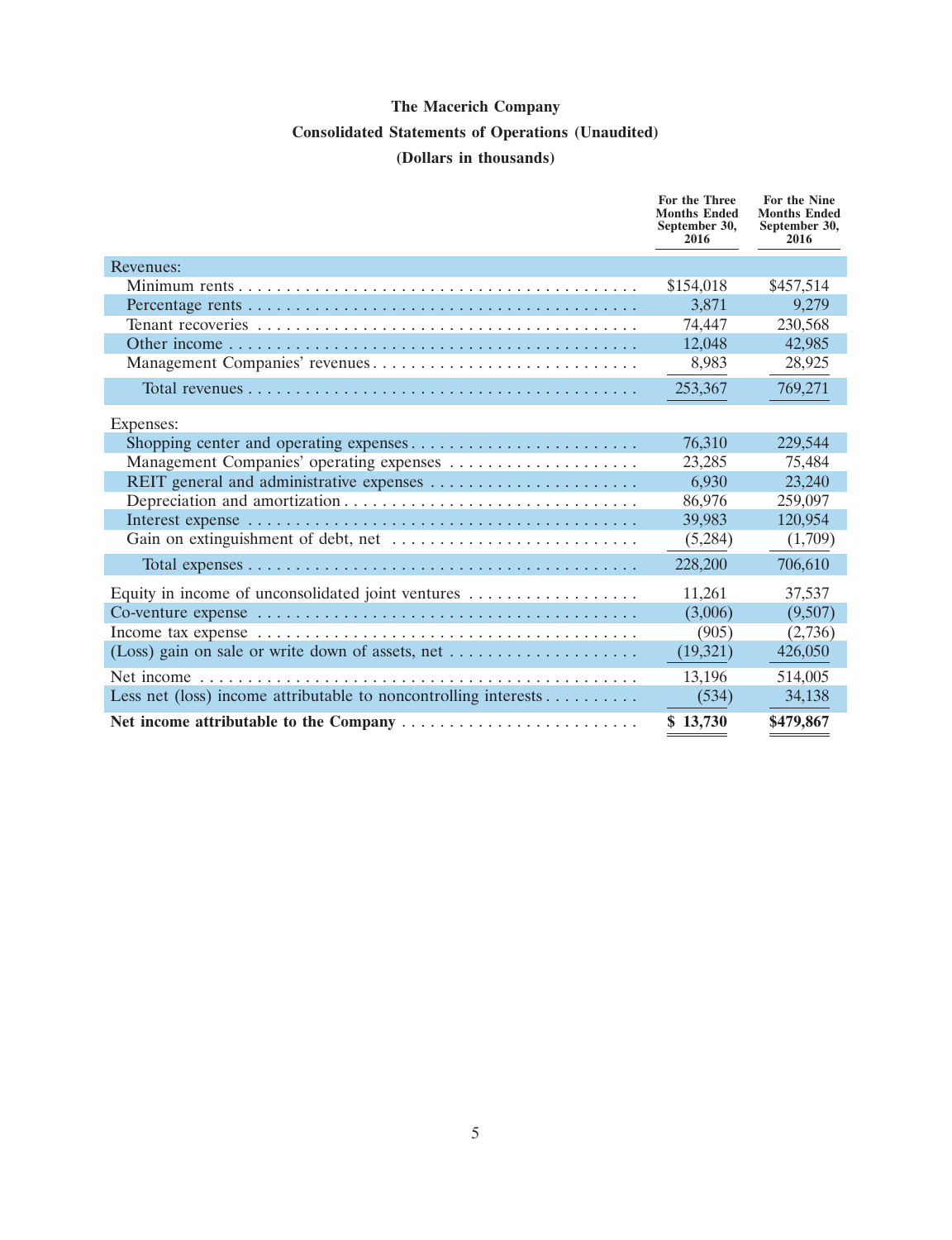# **The Macerich Company Consolidated Balance Sheet (Unaudited) (Dollars in thousands)**

**As of September 30, 2016**

| <b>ASSETS:</b>                                                          |             |
|-------------------------------------------------------------------------|-------------|
|                                                                         | \$7,376,768 |
|                                                                         | 84,181      |
|                                                                         | 52,976      |
|                                                                         | 126,811     |
|                                                                         | 478,024     |
|                                                                         | 69,481      |
| Investments in unconsolidated joint ventures                            | 1,753,524   |
|                                                                         | \$9,941,765 |
| <b>LIABILITIES AND EQUITY:</b>                                          |             |
|                                                                         | \$3,845,158 |
|                                                                         | 1,048,944   |
|                                                                         | 62,018      |
|                                                                         | 357,650     |
| Distributions in excess of investments in unconsolidated joint ventures | 77,878      |
|                                                                         | 59,609      |
|                                                                         | 5,451,257   |
| Commitments and contingencies                                           |             |
| Equity:                                                                 |             |
| Stockholders' equity:                                                   |             |
|                                                                         | 1,439       |
|                                                                         | 4,581,540   |
|                                                                         | (419,777)   |
|                                                                         | 4,163,202   |
|                                                                         | 327,306     |
|                                                                         | 4,490,508   |
|                                                                         | \$9,941,765 |

(1) Includes construction in progress of \$282,223.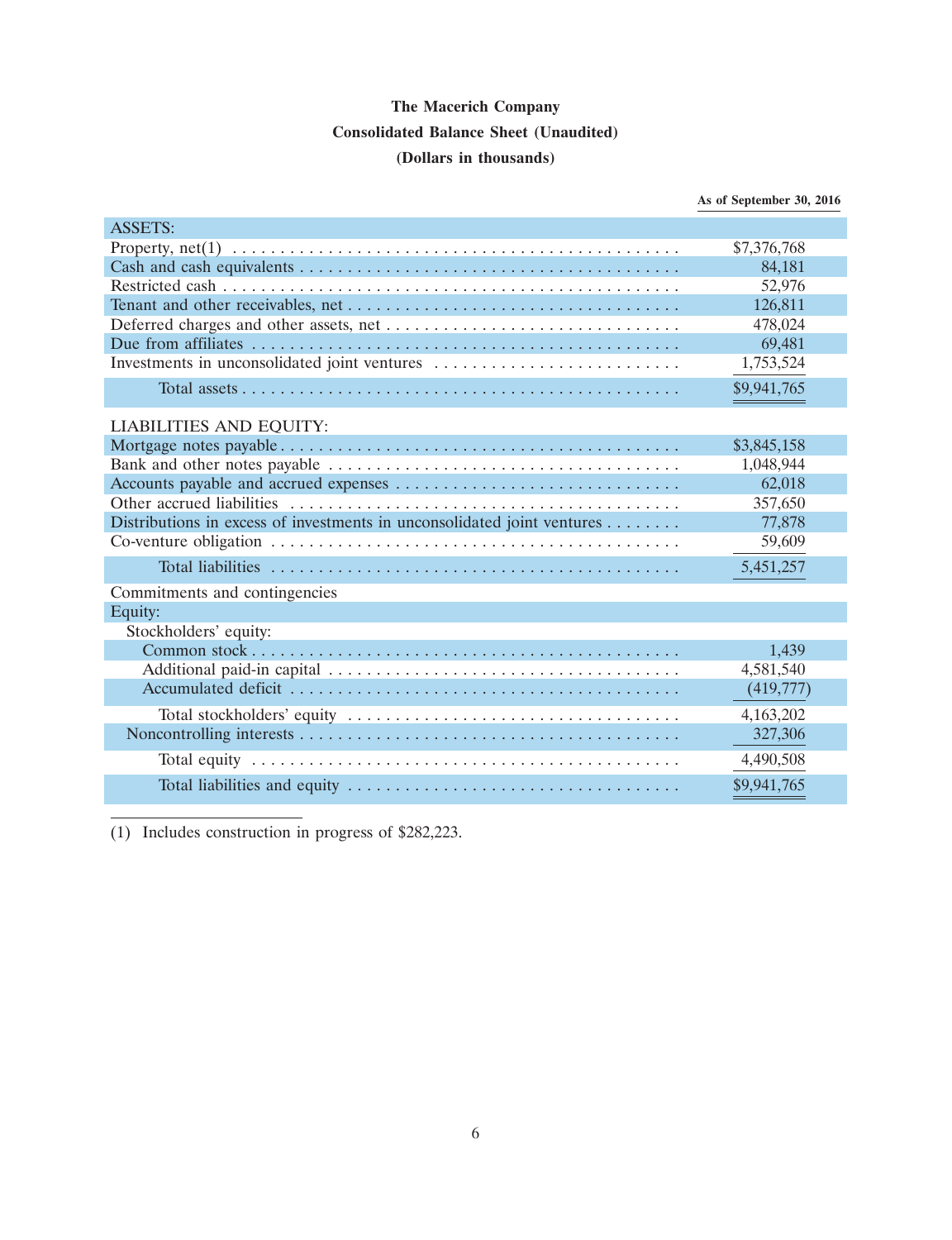## **Non-GAAP Pro Rata Financial Information (Unaudited)**

## **(Dollars in thousands)**

|                                                                                                              |                                                                                      | <b>For the Three Months</b><br>Ended September 30, 2016              | <b>For the Nine Months</b><br>Ended September 30, 2016                               |                                                                      |  |
|--------------------------------------------------------------------------------------------------------------|--------------------------------------------------------------------------------------|----------------------------------------------------------------------|--------------------------------------------------------------------------------------|----------------------------------------------------------------------|--|
|                                                                                                              | Noncontrolling<br>interests of<br><b>Consolidated</b><br><b>Joint</b><br>Ventures(1) | <b>Company's Share</b><br>of Unconsolidated<br><b>Joint Ventures</b> | Noncontrolling<br>interests of<br><b>Consolidated</b><br><b>Joint</b><br>Ventures(1) | <b>Company's Share</b><br>of Unconsolidated<br><b>Joint Ventures</b> |  |
| Revenues:                                                                                                    |                                                                                      |                                                                      |                                                                                      |                                                                      |  |
|                                                                                                              | \$ (8,310)                                                                           | \$ 80,361                                                            | \$(24,920)                                                                           | \$230,104                                                            |  |
|                                                                                                              | (155)                                                                                | 2,744                                                                | (256)                                                                                | 5,531                                                                |  |
| Tenant recoveries                                                                                            | (4,655)                                                                              | 31,458                                                               | (14,080)                                                                             | 90,827                                                               |  |
| Other income                                                                                                 | (509)                                                                                | 6,437                                                                | (1,538)                                                                              | 20,069                                                               |  |
|                                                                                                              | (13, 629)                                                                            | 121,000                                                              | (40, 794)                                                                            | 346,531                                                              |  |
| Expenses:                                                                                                    |                                                                                      |                                                                      |                                                                                      |                                                                      |  |
| Shopping center and operating expenses                                                                       | (4, 136)                                                                             | 36,430                                                               | (11, 823)                                                                            | 103,503                                                              |  |
| Depreciation and amortization                                                                                | (3,759)                                                                              | 47,803                                                               | (11, 184)                                                                            | 133,319                                                              |  |
| Interest expense                                                                                             | (2,328)                                                                              | 25,335                                                               | (7,003)                                                                              | 71,999                                                               |  |
|                                                                                                              | (10, 223)                                                                            | 109,568                                                              | (30,010)                                                                             | 308,821                                                              |  |
| Equity in income of unconsolidated joint                                                                     |                                                                                      |                                                                      |                                                                                      |                                                                      |  |
|                                                                                                              |                                                                                      | (11,261)                                                             |                                                                                      | (37, 537)                                                            |  |
|                                                                                                              | 3,006                                                                                |                                                                      | 9,507                                                                                |                                                                      |  |
| Loss on sale or write down of assets, net                                                                    | 2,206                                                                                | (171)                                                                | 2,206                                                                                | (173)                                                                |  |
| Net loss                                                                                                     | 1,806                                                                                |                                                                      | 929                                                                                  |                                                                      |  |
| Less net loss attributable to noncontrolling<br>interests $\ldots \ldots \ldots \ldots \ldots \ldots \ldots$ | 1,806                                                                                |                                                                      | 929                                                                                  |                                                                      |  |
| Net loss attributable to the Company $\dots$ .                                                               | \$                                                                                   | \$                                                                   | \$                                                                                   | \$                                                                   |  |

(1) Represents the Company's partners' share of consolidated joint ventures.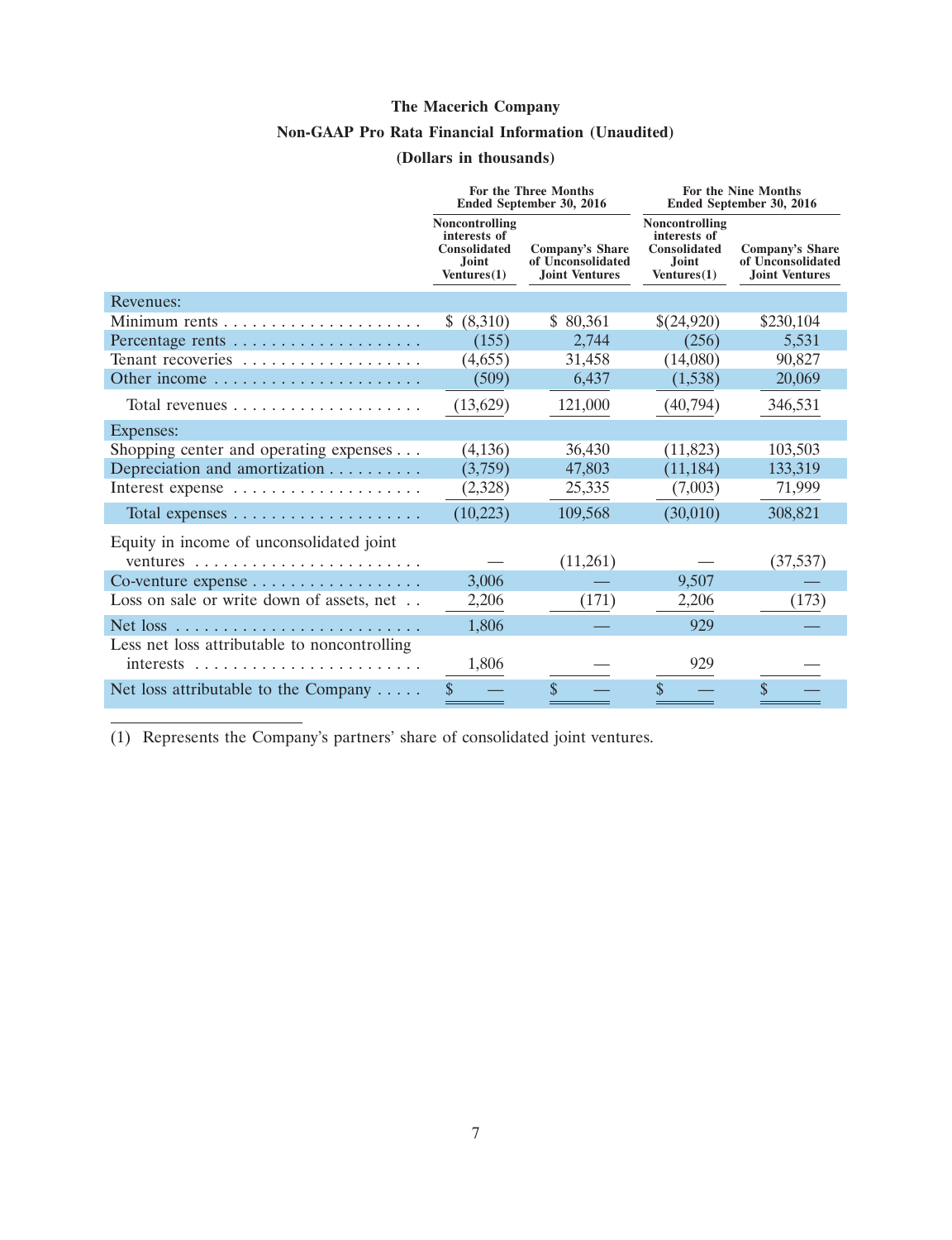### **Non-GAAP Pro Rata Financial Information (Unaudited)**

### **(Dollars in thousands)**

|                                                                         | As of September 30, 2016                                                      |                                                                      |
|-------------------------------------------------------------------------|-------------------------------------------------------------------------------|----------------------------------------------------------------------|
|                                                                         | Noncontrolling<br>interests of<br><b>Consolidated</b><br>Joint<br>Ventures(1) | <b>Company's Share</b><br>of Unconsolidated<br><b>Joint Ventures</b> |
| <b>ASSETS:</b>                                                          |                                                                               |                                                                      |
|                                                                         | \$(308,179)                                                                   | \$4,387,640                                                          |
|                                                                         | (7,267)                                                                       | 94,632                                                               |
|                                                                         |                                                                               | 3,236                                                                |
|                                                                         | (18, 923)                                                                     | 42,195                                                               |
|                                                                         | (5,323)                                                                       | 198,808                                                              |
|                                                                         | 310                                                                           | 3,780                                                                |
|                                                                         |                                                                               | (1,753,524)                                                          |
|                                                                         | \$(339,382)                                                                   | \$2,976,767                                                          |
| <b>LIABILITIES AND EQUITY:</b>                                          |                                                                               |                                                                      |
|                                                                         | \$(229,751)                                                                   | \$2,760,677                                                          |
|                                                                         | (2,910)                                                                       | 60,000                                                               |
| Accounts payable and accrued expenses                                   | (2,815)                                                                       | 39,480                                                               |
|                                                                         | (23, 622)                                                                     | 194,488                                                              |
| Distributions in excess of investments in unconsolidated joint ventures |                                                                               | (77, 878)                                                            |
|                                                                         | (59,609)                                                                      |                                                                      |
|                                                                         | (318,707)                                                                     | 2,976,767                                                            |
| Equity:                                                                 |                                                                               |                                                                      |
|                                                                         | (20,675)                                                                      |                                                                      |
|                                                                         | (20,675)                                                                      |                                                                      |
|                                                                         | \$(339,382)                                                                   | \$2,976,767                                                          |

(1) Represents the Company's partners' share of consolidated joint ventures.

(2) This includes \$12,159 of construction in progress relating to the Company's partners' share from consolidated joint ventures and \$110,284 of construction in progress relating to the Company's share from unconsolidated joint ventures.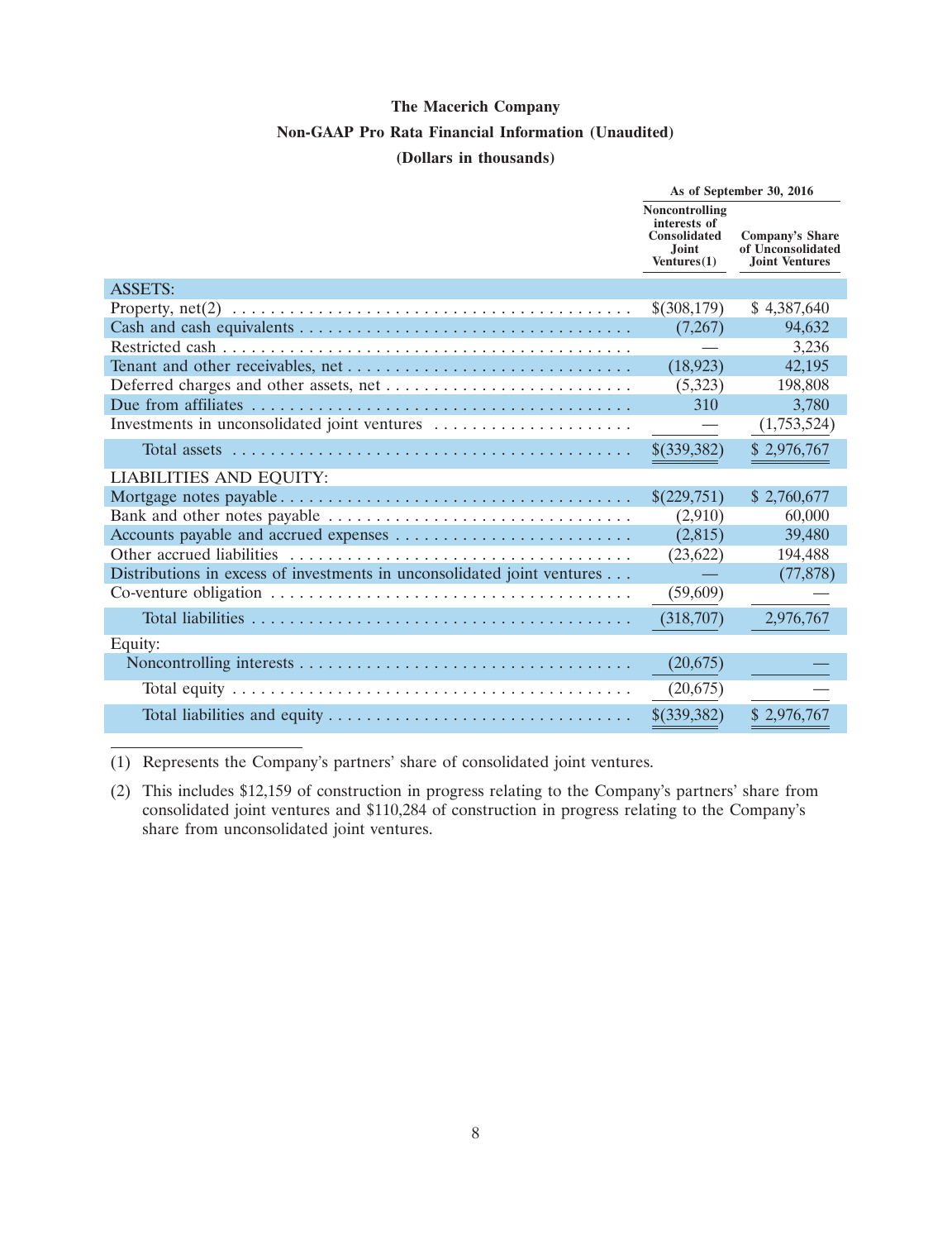### **2016 Guidance Range (Unaudited)**

Management is revising its previous estimate of diluted EPS and FFO per share guidance for 2016. A reconciliation of estimated EPS to FFO per share-diluted follows:

|                                                                                                    | <b>Year 2016</b><br>Guidance |  |
|----------------------------------------------------------------------------------------------------|------------------------------|--|
| <b>Earnings Expectations:</b>                                                                      |                              |  |
|                                                                                                    | $$3.59 - $3.64$              |  |
|                                                                                                    | $$3.16 - $3.16$              |  |
| Less: gain on sale of depreciated assets $\dots \dots \dots \dots \dots \dots$ (\$2.70) - (\$2.70) |                              |  |
|                                                                                                    | $$4.05 - $4.10$              |  |

### *Underlying Assumptions to 2016 Guidance*

| Cash Same Center Net Operating Income ("NOI") Growth(a) $\ldots$ 4.50% - 4.75% |                |
|--------------------------------------------------------------------------------|----------------|
|                                                                                | \$330 million  |
|                                                                                | \$1.15 billion |

|                                                            |                 | <b>Year 2016</b><br>FFO / Share<br>Impact |
|------------------------------------------------------------|-----------------|-------------------------------------------|
|                                                            | \$19 million    | \$0.12                                    |
|                                                            | \$16 million    | \$0.10                                    |
|                                                            | $($5$ million)  | (\$0.03)                                  |
|                                                            | \$1.7 million   | \$0.01                                    |
| Dilutive impact on 2016 of assets sold in 2015 and 2016(e) | $($80$ million) | (\$0.51)                                  |
|                                                            | \$800 million   | \$0.17                                    |

(a) Excludes non cash items of straight-line and above/below market adjustments to minimum rents. Includes lease termination income.

- (b) On March 1, 2016, the Company purchased Country Club Plaza located in Kansas City, Missouri in a 50/50 joint venture. The amount reflected on the above table represents the Company's share of the gross purchase price. The projected pro rata FFO from this Center is included in the 2016 Guidance Range above.
- (c) The Company contributed an interest in four properties to joint ventures in January 2016. Subsequent to the contributions, the Company retained a 60.0% interest in Arrowhead Towne Center and a 51.0% interest in Deptford Mall, FlatIron Crossing and Twenty Ninth Street. On April 13, 2016, the Company sold Capitola Mall for \$93 million. The amount listed above represents the gross sales proceeds before debt from these transactions.
- (d) This represents the gain on extinguishment of debt from the deed-in-lieu of foreclosure of Flagstaff Mall in July 2016, offset by the loss on early extinguishment of the debt encumbering Arrowhead Towne Center in January 2016.
- (e) Includes approximately \$0.08 dilutive impact of special dividends paid in December 2015 and January 2016 and includes approximately \$0.10 dilutive impact of the difference in debt premium amortization between 2015 and 2016.
- (f) This assumes an additional \$800M buy-back program during the first half of 2016 at an average share price of \$80.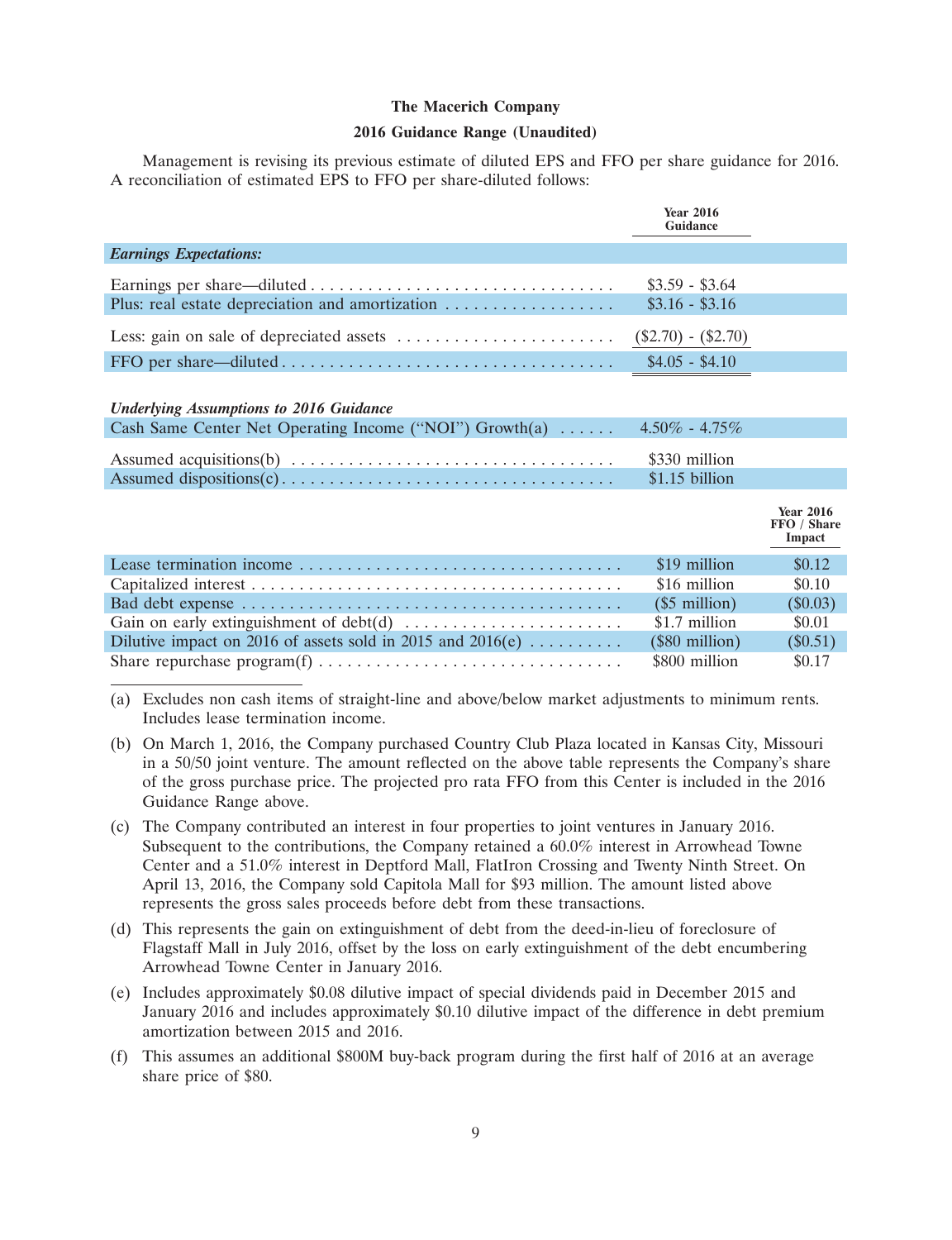# **The Macerich Company Supplemental Financial and Operating Information (unaudited) Supplemental FFO Information(a)**

|                                                        |         |                                                       | As of September 30, |                                                      |
|--------------------------------------------------------|---------|-------------------------------------------------------|---------------------|------------------------------------------------------|
|                                                        |         |                                                       | 2016                | 2015                                                 |
|                                                        |         |                                                       |                     | dollars in millions                                  |
|                                                        |         |                                                       | \$80.2              | \$78.8                                               |
|                                                        |         | For the<br><b>Three Months Ended</b><br>September 30, |                     | For the<br><b>Nine Months Ended</b><br>September 30, |
|                                                        | 2016    | 2015                                                  | 2016                | 2015                                                 |
|                                                        |         | dollars in millions                                   |                     |                                                      |
| Lease termination income                               | \$7.8   | \$3.4                                                 | \$17.2              | \$8.8                                                |
|                                                        | \$3.5   | \$3.8                                                 | \$9.3               | \$ 7.8                                               |
|                                                        | \$0.3\$ | \$1.1                                                 | \$2.9               | \$2.2                                                |
| Amortization of acquired above and below-market leases | \$8.4   | \$4.0                                                 | \$17.7              | \$13.2                                               |
| Amortization of debt premiums                          | \$1.0   | \$5.5                                                 | \$3.0               | \$17.9                                               |
| Interest capitalized                                   | \$3.8   | \$5.6                                                 | \$12.5              | \$15.5                                               |

(a) All joint venture amounts included at pro rata.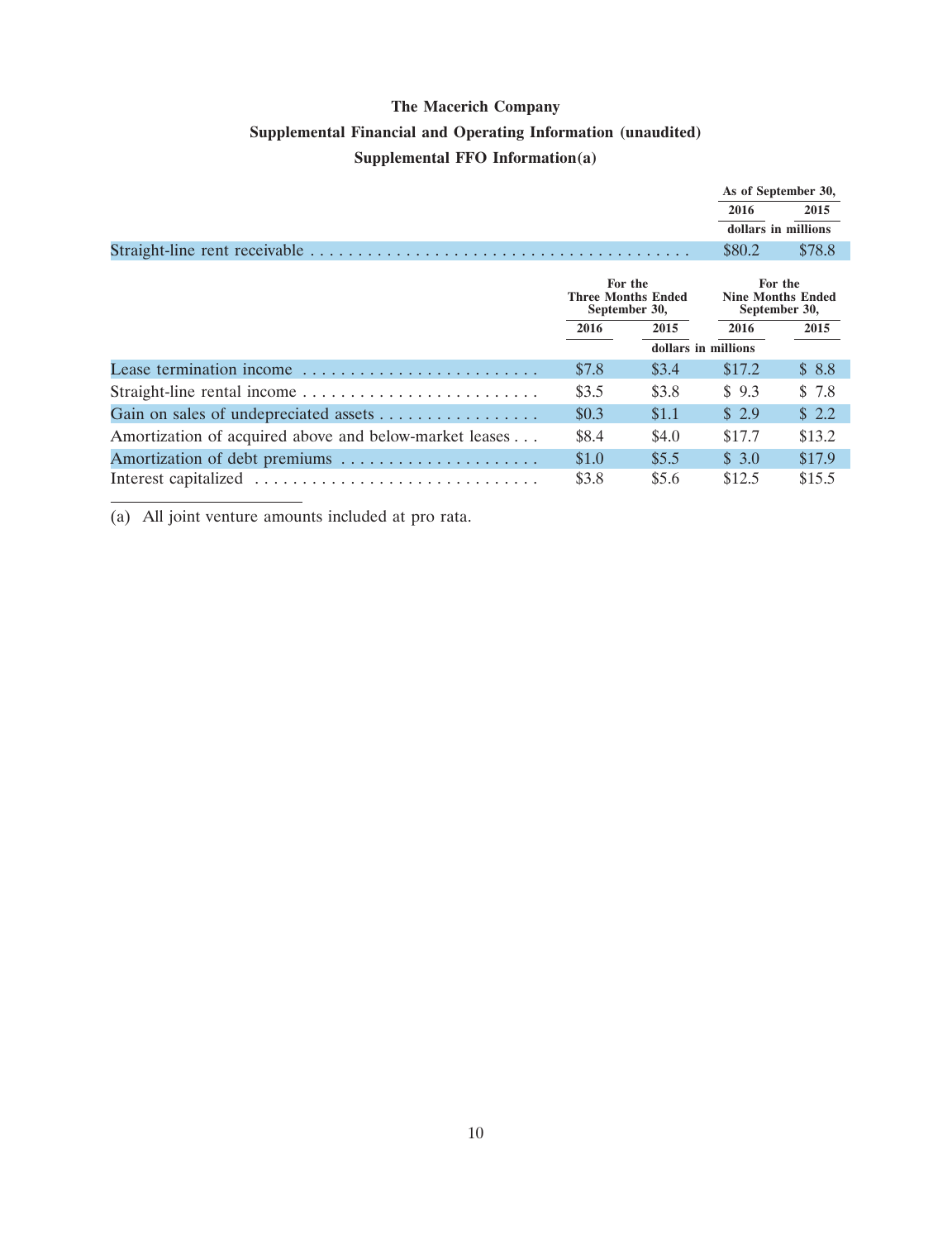# **Supplemental Financial and Operating Information (unaudited)**

# **Capital Expenditures**

|                                     |         | For the Nine Months Ended | <b>Year Ended</b>   | <b>Year Ended</b> |  |
|-------------------------------------|---------|---------------------------|---------------------|-------------------|--|
|                                     | 9/30/16 | 9/30/15                   | 12/31/15            | 12/31/14          |  |
|                                     |         |                           | dollars in millions |                   |  |
| <b>Consolidated Centers</b>         |         |                           |                     |                   |  |
| Acquisitions of property and        |         |                           |                     |                   |  |
|                                     | \$24.6  | \$61.0                    | \$79.8              | \$97.9            |  |
| Development, redevelopment,         |         |                           |                     |                   |  |
| expansions and renovations of       |         |                           |                     |                   |  |
| Centers                             | 113.8   | 148.5                     | 218.7               | 197.9             |  |
| Tenant allowances                   | 13.8    | 20.5                      | 30.4                | 30.5              |  |
| Deferred leasing charges            | 18.7    | 20.8                      | 26.8                | 26.6              |  |
|                                     | \$170.9 | \$250.8                   | \$355.7             | \$352.9           |  |
| <b>Unconsolidated Joint Venture</b> |         |                           |                     |                   |  |
| Centers(a)                          |         |                           |                     |                   |  |
| Acquisitions of property and        |         |                           |                     |                   |  |
|                                     | \$341.1 | \$153.3                   | \$160.0             | \$158.8           |  |
| Development, redevelopment,         |         |                           |                     |                   |  |
| expansions and renovations of       |         |                           |                     |                   |  |
| Centers                             | 73.8    | 93.0                      | 132.9               | 201.8             |  |
| Tenant allowances                   | 7.7     | 2.3                       | 6.3                 | 4.8               |  |
| Deferred leasing charges            | 5.6     | 1.8                       | 3.3                 | 3.0               |  |
|                                     | \$428.2 | \$250.4                   | \$302.5             | \$368.4           |  |

(a) All joint venture amounts at pro rata.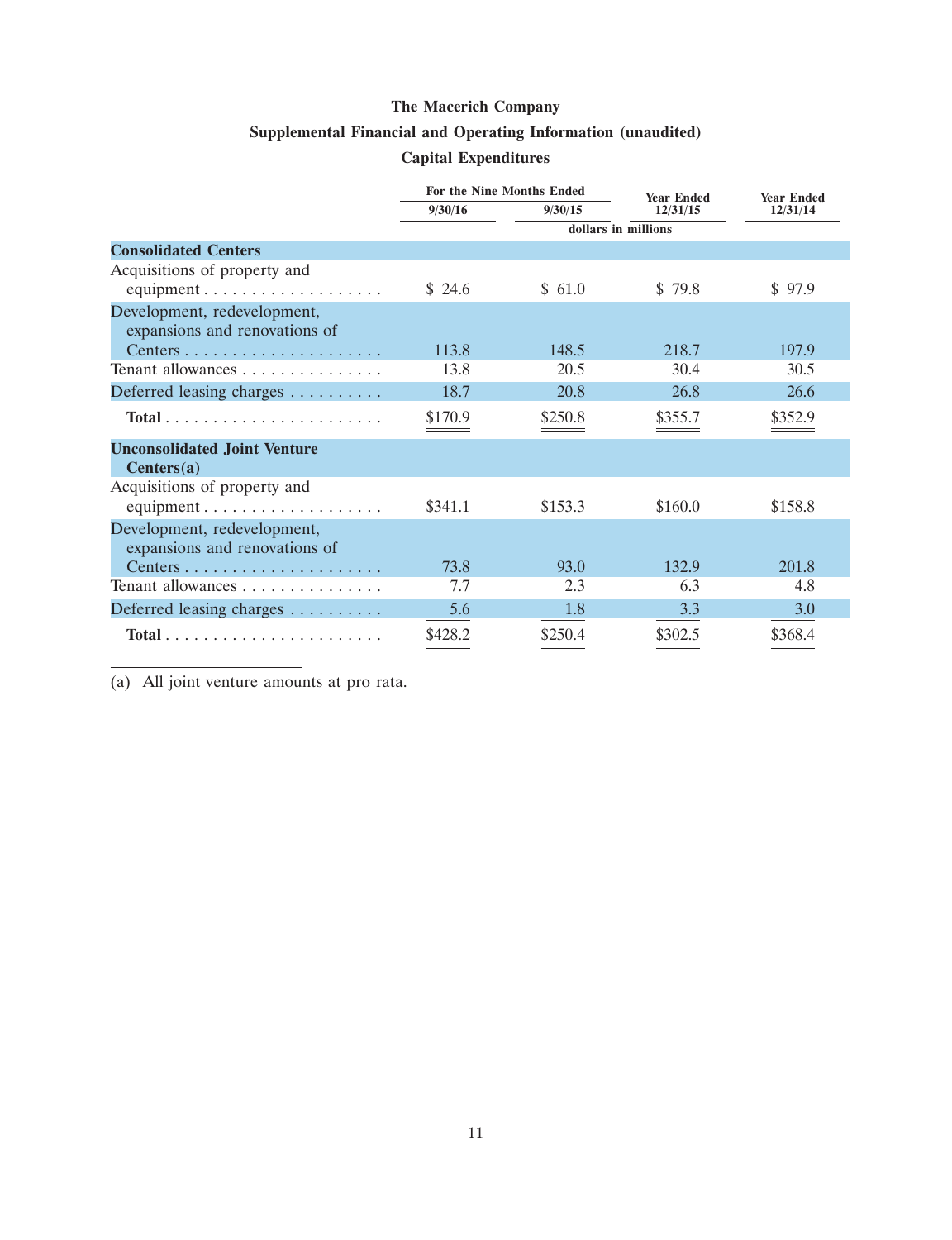#### **Supplemental Financial and Operating Information (unaudited)**

#### **Regional Shopping Center Portfolio**

#### **Sales Per Square Foot(a)**

|                 | Consolidated<br><b>Centers</b> | <b>Unconsolidated</b><br>Joint Venture<br><b>Centers</b> | <b>Total</b><br><b>Centers</b> |
|-----------------|--------------------------------|----------------------------------------------------------|--------------------------------|
|                 | \$566                          | \$712                                                    | \$626                          |
| $09/30/2015$    | \$593                          | \$805                                                    | \$630                          |
| $12/31/2015(b)$ | \$579                          | \$763                                                    | \$635                          |
|                 | \$556                          | \$724                                                    | \$587                          |
|                 | \$488                          | \$717                                                    | \$562                          |
| $12/31/2012$    | \$463                          | \$629                                                    | \$517                          |

(a) Sales are based on reports by retailers leasing mall and freestanding stores for the trailing 12 months for tenants which have occupied such stores for a minimum of 12 months. Sales per square foot are based on tenants 10,000 square feet and under for regional shopping centers. Sales per square foot exclude Centers under development and redevelopment.

- (b) On July 15, 2016, the Company conveyed Flagstaff Mall to the mortgage lender by a deed-in-lieu of foreclosure. Consequently, Flagstaff Mall is excluded from sales per square foot as of December 31, 2015.
- (c) On June 30, 2015, the Company conveyed Great Northern Mall to the mortgage lender by a deed-in-lieu of foreclosure. Consequently, Great Northern Mall is excluded from Sales per square foot as of December 31, 2014.
- (d) Rotterdam Square, sold January 15, 2014, is excluded at December 31, 2013.



#### **Sales Per Square Foot**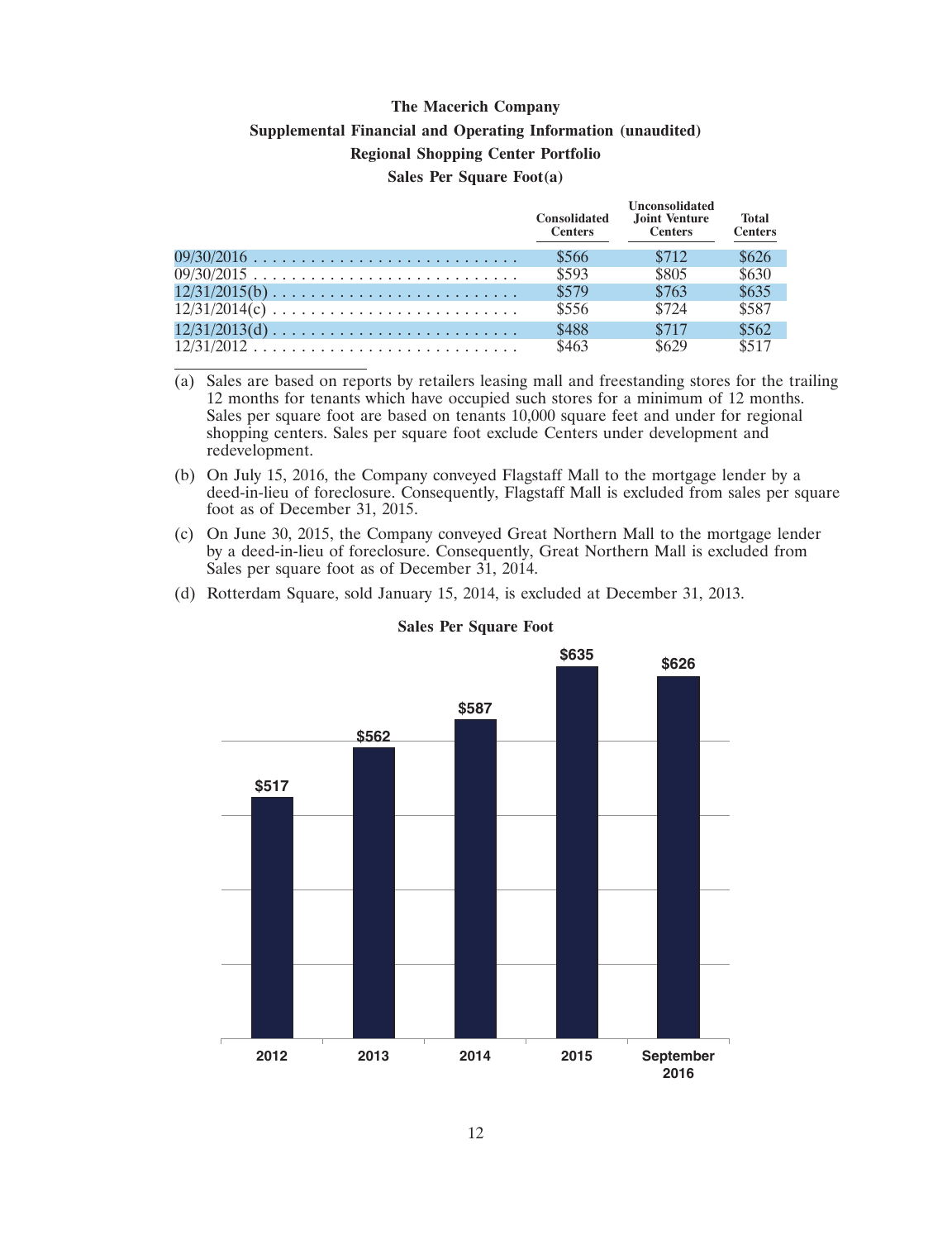# **The Macerich Company Sales Per Square Foot by Property Ranking (Unaudited)**

|                               | <b>Sales Per Square Foot</b> |                   |                  | Occupancy        |                   |                  | <b>Cost of Occupancy</b><br>for the Trailing | % of Portfolio<br>2016 Forecast<br>Pro Rata |
|-------------------------------|------------------------------|-------------------|------------------|------------------|-------------------|------------------|----------------------------------------------|---------------------------------------------|
| <b>Properties</b>             | 9/30/2016<br>(a)             | 12/31/2015<br>(a) | 9/30/2015<br>(a) | 9/30/2016<br>(b) | 12/31/2015<br>(b) | 9/30/2015<br>(b) | 12 Months<br>Ended 9/30/2016<br>(c)          | <b>Real Estate</b><br><b>NOI</b><br>(d)     |
| Group 1: Top 10               |                              |                   |                  |                  |                   |                  |                                              |                                             |
| Corte Madera, Village at      | \$1,484                      | \$1,475           | \$1,439          | 91.8%            | 97.9%             | 95.8%            |                                              |                                             |
| <b>Oueens</b> Center          | \$1,341                      | \$1,134           | \$1,141          | 97.8%            | 98.2%             | 95.9%            |                                              |                                             |
| Washington Square             | \$1,005                      | \$1,125           | \$1,133          | 99.4%            | 98.4%             | 97.0%            |                                              |                                             |
| North Bridge, The Shops at    | \$ 899                       | \$856             | \$845            | 99.0%            | 99.8%             | 99.8%            |                                              |                                             |
| Tysons Corner Center          | 872<br>\$                    | \$851             | \$857            | 98.8%            | 98.9%             | 98.1%            |                                              |                                             |
| Los Cerritos Center           | 878<br>$\mathbf{s}$          | \$843             | \$773            | 96.3%            | 97.2%             | 96.7%            |                                              |                                             |
| <b>Biltmore Fashion Park</b>  | 827<br>\$                    | \$835             | \$848            | 98.4%            | 99.0%             | 98.2%            |                                              |                                             |
| Santa Monica Place            | \$809                        | \$786             | \$817            | 85.0%            | $90.5\%$          | 88.3%            |                                              |                                             |
| Tucson La Encantada           | \$ 771                       | \$767             | \$ 766           | 95.5%            | 94.8%             | 94.8%            |                                              |                                             |
| Broadway Plaza(e)             | n/a                          | n/a               | n/a              | n/a              | n/a               | n/a              |                                              |                                             |
| Total Top 10:                 | 983                          | \$<br>957         | \$949            | 96.8%            | 97.7%             | 96.7%            | 13.7%                                        | 28.2%                                       |
| <b>Group 2: Top 11-20</b>     |                              |                   |                  |                  |                   |                  |                                              |                                             |
| Scottsdale Fashion Square     | \$731                        | \$745             | \$751            | 96.0%            | 97.8%             | 97.2%            |                                              |                                             |
| <b>Arrowhead Towne Center</b> | \$764                        | \$741             | \$720            | 96.9%            | 95.4%             | 95.3%            |                                              |                                             |
| Fashion Outlets of Chicago    | 746<br>\$                    | \$<br>734         | \$732            | 96.9%            | 97.9%             | 96.1%            |                                              |                                             |
| Kings Plaza Shopping Center   | \$721                        | \$720             | \$697            | 95.2%            | 92.3%             | 92.0%            |                                              |                                             |
| Vintage Faire Mall            | 696<br>\$.                   | \$677             | \$682            | 93.8%            | 96.7%             | 94.6%            |                                              |                                             |
| Kierland Commons              | \$667                        | \$670             | \$676            | 98.3%            | 98.3%             | 98.8%            |                                              |                                             |
| Chandler Fashion Center       | \$<br>666                    | \$<br>649         | \$632            | 94.2%            | 96.9%             | 96.9%            |                                              |                                             |
| Green Acres Mall              | \$<br>641                    | \$643             | \$633            | 94.5%            | 93.2%             | 91.6%            |                                              |                                             |
| Fresno Fashion Fair           | 697<br>\$                    | \$642             | \$628            | 94.5%            | 98.1%             | 97.1%            |                                              |                                             |
| Country Club Plaza(f)         | \$609                        | n/a               | n/a              | 89.6%            | n/a               | n/a              |                                              |                                             |
| <b>Total Top 11-20:</b>       | 695<br>\$                    | 696<br>\$         | \$689            | 94.5%            | 96.3%             | 95.5%            | 13.3%                                        | 28.3%                                       |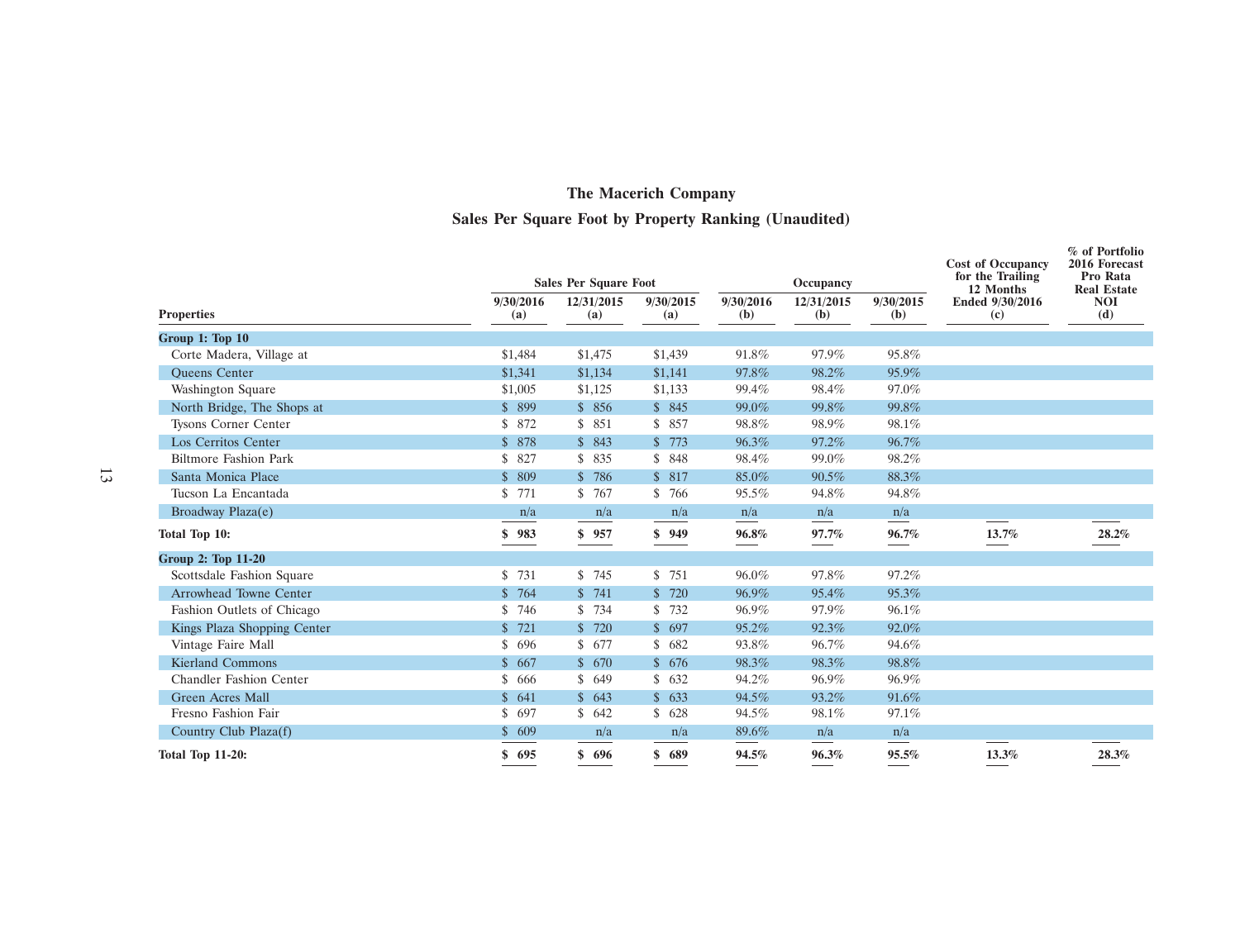# **The Macerich Company Sales Per Square Foot by Property Ranking (Unaudited)**

|                                      | <b>Sales Per Square Foot</b> |                   |                  | Occupancy        |                   |                           | <b>Cost of Occupancy</b><br>for the Trailing | % of Portfolio<br>2016 Forecast<br>Pro Rata |  |
|--------------------------------------|------------------------------|-------------------|------------------|------------------|-------------------|---------------------------|----------------------------------------------|---------------------------------------------|--|
| <b>Properties</b>                    | 9/30/2016<br>(a)             | 12/31/2015<br>(a) | 9/30/2015<br>(a) | 9/30/2016<br>(b) | 12/31/2015<br>(b) | 9/30/2015<br>( <b>b</b> ) | 12 Months<br>Ended 9/30/2016<br>(c)          | <b>Real Estate</b><br><b>NOI</b><br>(d)     |  |
| Group 3: Top 21-30                   |                              |                   |                  |                  |                   |                           |                                              |                                             |  |
| Danbury Fair Mall                    | \$643                        | \$633             | \$643            | 96.1%            | 97.4%             | 97.9%                     |                                              |                                             |  |
| <b>Twenty Ninth Street</b>           | \$621                        | \$626             | \$626            | 99.4%            | 99.3%             | 99.0%                     |                                              |                                             |  |
| Freehold Raceway Mall                | \$603                        | \$610             | \$619            | 98.2%            | 98.7%             | 98.6%                     |                                              |                                             |  |
| Deptford Mall                        | \$569                        | \$580             | \$591            | 96.3%            | 95.3%             | 96.4%                     |                                              |                                             |  |
| Oaks, The                            | \$517                        | \$ 580            | \$580            | 95.4%            | 97.6%             | 95.7%                     |                                              |                                             |  |
| <b>FlatIron Crossing</b>             | \$553                        | \$551             | \$553            | 95.0%            | 93.7%             | 92.9%                     |                                              |                                             |  |
| Stonewood Center                     | \$571                        | \$544             | \$546            | 94.0%            | 98.5%             | 97.0%                     |                                              |                                             |  |
| SanTan Village Regional Center       | \$533                        | \$525             | \$527            | 97.4%            | 96.5%             | 97.9%                     |                                              |                                             |  |
| Victor Valley, Mall of               | \$538                        | \$520             | \$543            | 98.4%            | 97.9%             | 98.5%                     |                                              |                                             |  |
| <b>Inland Center</b>                 | \$496                        | \$510             | \$486            | 98.8%            | 99.0%             | 99.0%                     |                                              |                                             |  |
| <b>Total Top 21-30:</b>              | \$571                        | \$575             | \$579            | 96.8%            | 97.2%             | 97.1%                     | 13.6%                                        | 20.0%                                       |  |
| <b>Group 4: Top 31-40</b>            |                              |                   |                  |                  |                   |                           |                                              |                                             |  |
| West Acres                           | \$501                        | \$ 501            | \$505            | 98.9%            | 99.8%             | 99.0%                     |                                              |                                             |  |
| Lakewood Center                      | \$472                        | \$467             | \$463            | 98.6%            | 96.3%             | 96.1%                     |                                              |                                             |  |
| Valley River Center                  | \$468                        | \$465             | \$477            | 97.5%            | 97.4%             | 96.4%                     |                                              |                                             |  |
| Northgate Mall                       | \$421                        | \$454             | \$454            | 94.9%            | 95.3%             | 94.9%                     |                                              |                                             |  |
| South Plains Mall                    | \$426                        | \$452             | \$472            | 90.4%            | 93.5%             | 93.0%                     |                                              |                                             |  |
| Pacific View                         | \$448                        | \$448             | \$446            | 94.5%            | 95.0%             | 95.4%                     |                                              |                                             |  |
| La Cumbre Plaza                      | \$456                        | \$431             | \$428            | 85.2%            | 93.1%             | 92.9%                     |                                              |                                             |  |
| <b>Superstition Springs Center</b>   | \$369                        | \$369             | \$369            | 95.4%            | 94.1%             | 95.0%                     |                                              |                                             |  |
| <b>Eastland Mall</b>                 | \$375                        | \$364             | \$366            | 97.8%            | 96.8%             | 96.4%                     |                                              |                                             |  |
| Fashion Outlets of Niagara Falls USA | \$339                        | n/a               | n/a              | 92.5%            | n/a               | n/a                       |                                              |                                             |  |
| <b>Total Top 31-40:</b>              | \$423                        | \$443             | \$446            | 95.4%            | 95.9%             | 95.7%                     | 13.7%                                        | 14.2%                                       |  |
| <b>Total Top 40:</b>                 | \$654                        | \$664             | \$661            | 95.8%            | 96.8%             | 96.3%                     | 13.5%                                        | 90.7%                                       |  |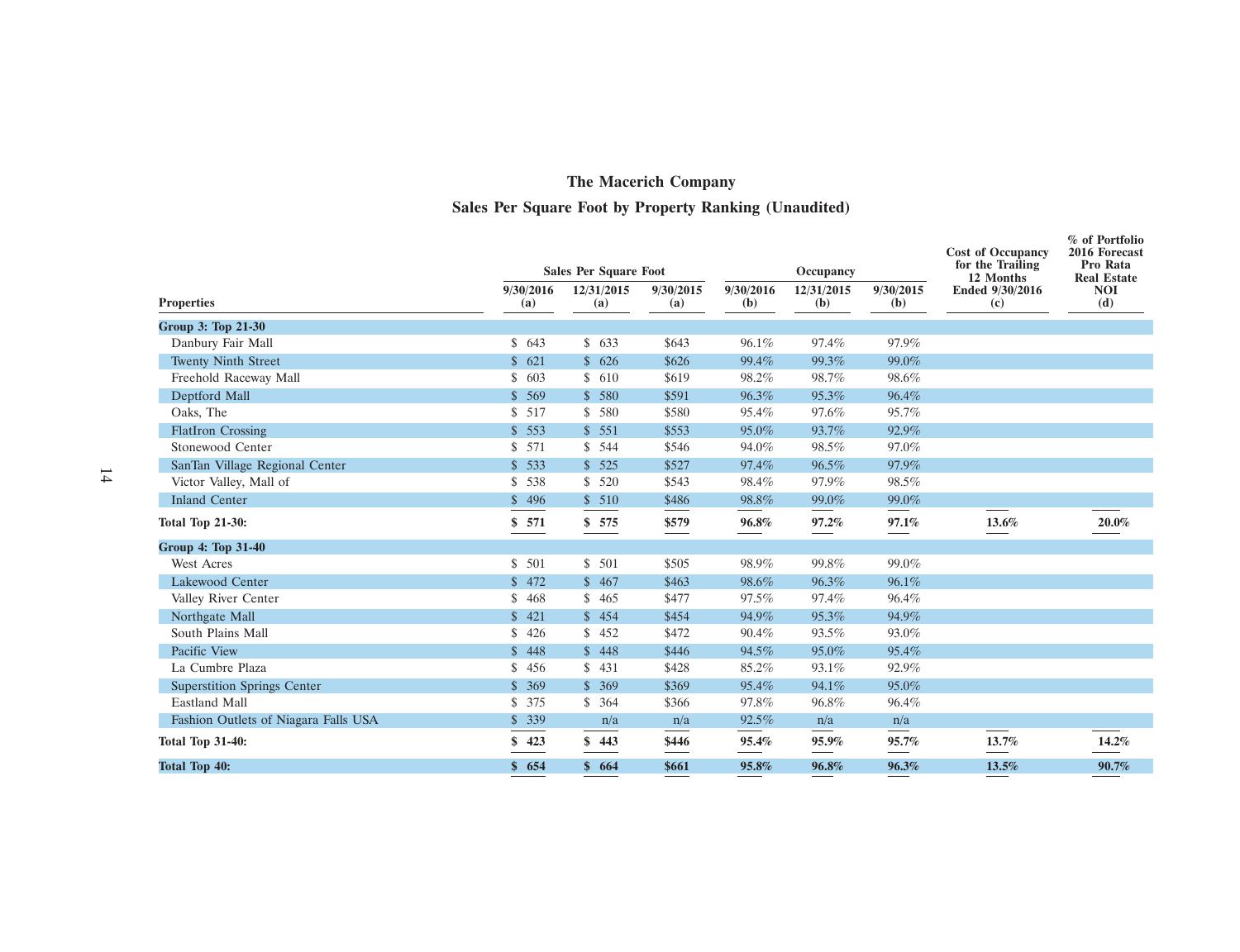# **The Macerich Company Sales Per Square Foot by Property Ranking (Unaudited)**

|                                          |                  | <b>Sales Per Square Foot</b> |                  |                  | Occupancy         |                  | <b>Cost of Occupancy</b><br>for the Trailing<br>12 Months | % of Portfolio<br>2016 Forecast<br>Pro Rata<br><b>Real Estate</b> |
|------------------------------------------|------------------|------------------------------|------------------|------------------|-------------------|------------------|-----------------------------------------------------------|-------------------------------------------------------------------|
| <b>Properties</b>                        | 9/30/2016<br>(a) | 12/31/2015<br>(a)            | 9/30/2015<br>(a) | 9/30/2016<br>(b) | 12/31/2015<br>(b) | 9/30/2015<br>(b) | Ended 9/30/2016<br>(c)                                    | <b>NOI</b><br>(d)                                                 |
| Group 5: 41-49                           |                  |                              |                  |                  |                   |                  |                                                           |                                                                   |
| Cascade Mall                             |                  |                              |                  |                  |                   |                  |                                                           |                                                                   |
| Desert Sky Mall                          |                  |                              |                  |                  |                   |                  |                                                           |                                                                   |
| NorthPark Mall                           |                  |                              |                  |                  |                   |                  |                                                           |                                                                   |
| Paradise Valley Mall(e)                  |                  |                              |                  |                  |                   |                  |                                                           |                                                                   |
| SouthPark Mall                           |                  |                              |                  |                  |                   |                  |                                                           |                                                                   |
| <b>Towne Mall</b>                        |                  |                              |                  |                  |                   |                  |                                                           |                                                                   |
| Valley Mall                              |                  |                              |                  |                  |                   |                  |                                                           |                                                                   |
| Westside Pavilion(e)                     |                  |                              |                  |                  |                   |                  |                                                           |                                                                   |
| Wilton Mall                              |                  |                              |                  |                  |                   |                  |                                                           |                                                                   |
| <b>Total 41-49:</b>                      | \$306            | \$325                        | \$323            | 91.2%            | 90.0%             | 89.6%            | 13.3%                                                     | $6.9\%$                                                           |
| Subtotal—Regional Shopping Centers(g)    | \$626            | \$639                        | \$636            | 95.3%            | 96.1%             | 95.6%            | 13.5%                                                     | 97.6%                                                             |
| <b>Other Properties:</b>                 |                  |                              |                  |                  |                   |                  |                                                           |                                                                   |
| Fashion Outlets of Philadelphia $(e)(h)$ | n/a              | n/a                          | n/a              | n/a              | n/a               | n/a              |                                                           |                                                                   |
| <b>Community / Power Centers</b>         |                  |                              |                  |                  |                   |                  |                                                           |                                                                   |
| <b>Other Non-mall Assets</b>             |                  |                              |                  |                  |                   |                  |                                                           |                                                                   |
| <b>Subtotal-Other Properties</b>         |                  |                              |                  |                  |                   |                  |                                                           | 2.4%                                                              |
| <b>TOTAL ALL PROPERTIES</b>              |                  |                              |                  |                  |                   |                  | 13.5%                                                     | 100.0%                                                            |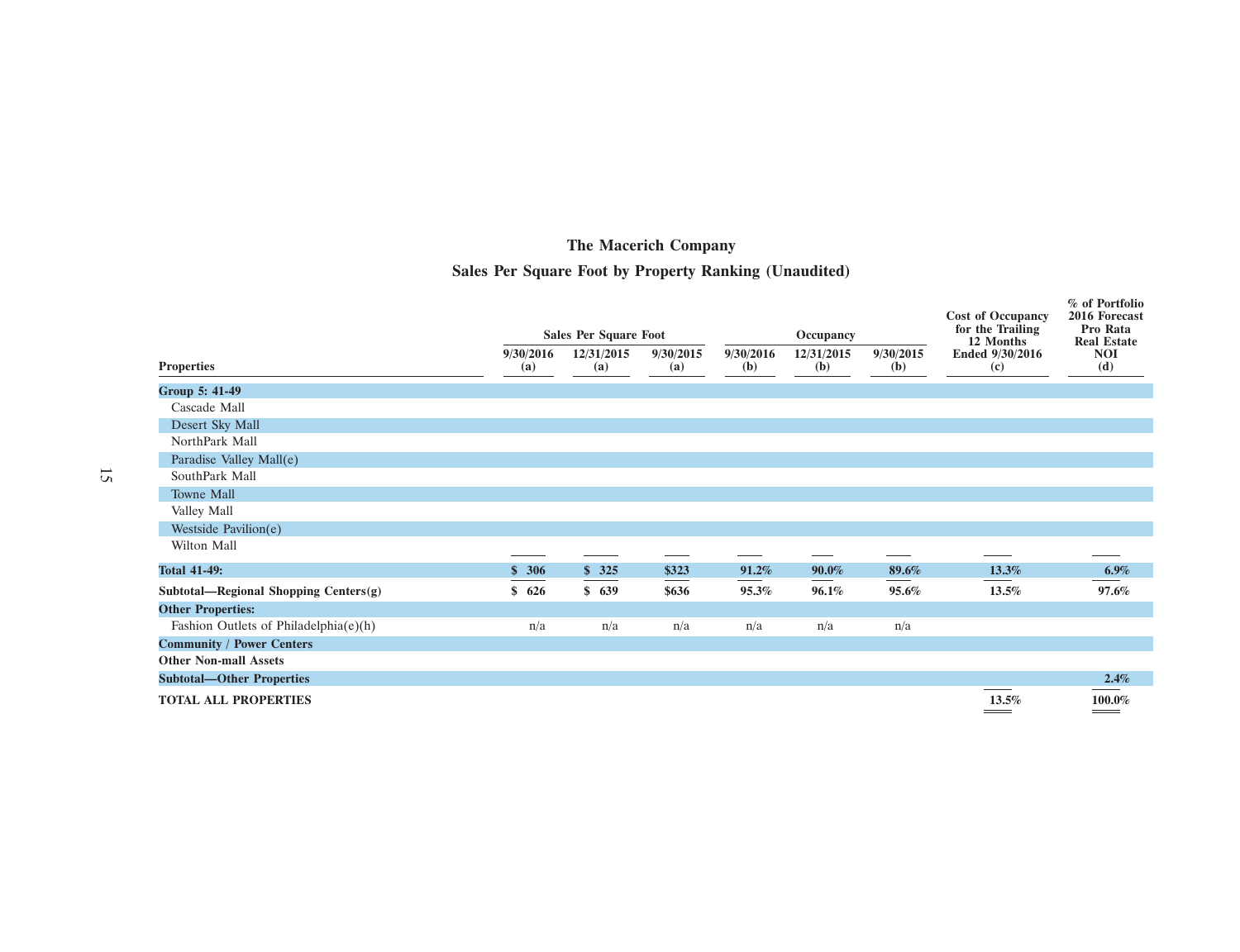## **The Macerich Company Notes to Sales Per Square Foot by Property Ranking (unaudited)**

#### Footnotes

- (a) Sales are based on reports by retailers leasing mall and freestanding stores for the trailing 12 months for tenants which have occupied such stores for a minimum of 12 months. Sales per square foot are based on tenants 10,000 square feet and under. Properties are ranked by Sales per square foot as of December 31, 2015.
- (b) Occupancy is the percentage of mall and freestanding GLA leased as of the last day of the reporting period. Occupancy excludes Centers under development and redevelopment.
- (c) Cost of Occupancy represents ''Tenant Occupancy Costs'' divided by ''Tenant Sales''. Tenant Occupancy Costs in this calculation are the amounts paid to the Company, including minimum rents, percentage rents and recoverable expenditures, which consist primarily of property operating expenses, real estate taxes and repair and maintenance expenditures.
- (d) The percentage of Portfolio 2016 Forecast Pro Rata Real Estate NOI is based on guidance provided on October 27, 2016, see page 9. Real Estate NOI excludes straight-line and above/below market adjustments to minimum rents. Real Estate NOI also does not reflect REIT expenses and Management Company revenues and expenses. See the Company's forward-looking statements disclosure on pages 1 and 2 for factors that may affect the information provided in this column.
- (e) These assets are under redevelopment including demolition and reconfiguration of the Centers and tenant spaces, accordingly the Sales per square foot and Occupancy during the periods of redevelopment are not included.
- (f) On March 1, 2016, the Company purchased Country Club Plaza located in Kansas City, Missouri in a 50/50 joint venture. The pro rata NOI from this Center is included in the 2016 Guidance Range presented on page 9 and in the percentage of Portfolio 2016 Forecast Pro Rata Real Estate NOI in the table above.
- (g) Properties sold prior to September 30, 2016 are excluded in both current and prior periods above.
- (h) On July 30, 2014, the Company formed a joint venture to redevelop and rebrand The Gallery in Philadelphia, Pennsylvania as Fashion Outlets of Philadelphia.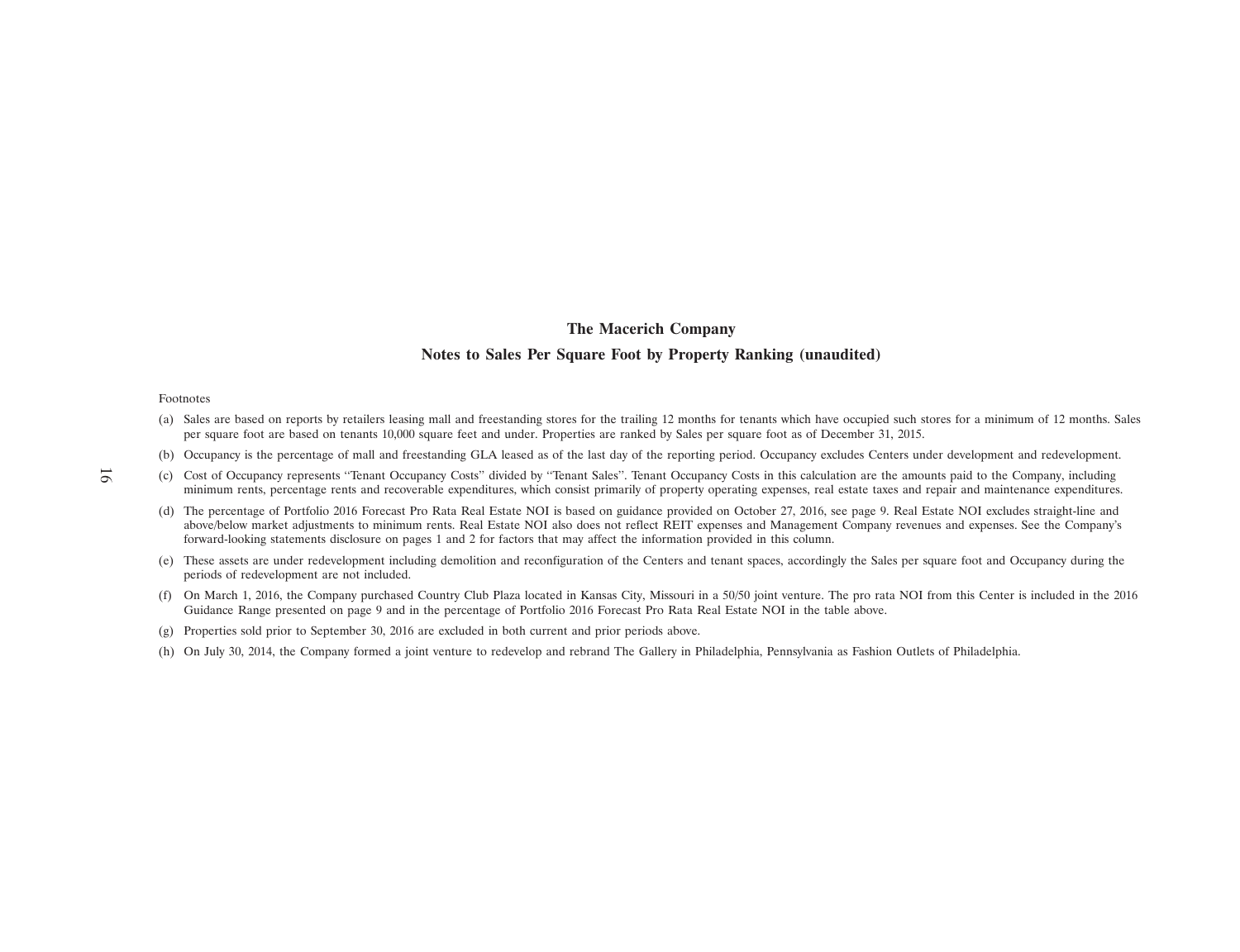#### **Supplemental Financial and Operating Information (unaudited)**

### **Occupancy(a)**

| <b>Regional Shopping Centers:</b><br>Period Ended | <b>Consolidated</b><br><b>Centers</b> | <b>Unconsolidated</b><br>Joint Venture<br><b>Centers</b> | <b>Total</b><br><b>Centers</b> |
|---------------------------------------------------|---------------------------------------|----------------------------------------------------------|--------------------------------|
|                                                   | $94.6\%$                              | $96.3\%$                                                 | $95.3\%$                       |
| 09/30/2015                                        | 94.8%                                 | $981\%$                                                  | $95.4\%$                       |
| $12/31/2015(b)$                                   | $95.3\%$                              | 97.8%                                                    | $96.1\%$                       |
|                                                   | $95.3\%$                              | $97.9\%$                                                 | 95.8%                          |

- (a) Occupancy is the percentage of mall and freestanding GLA leased as of the last day of the reporting period. Occupancy excludes Centers under development and redevelopment.
- (b) On July 15, 2016, the Company conveyed Flagstaff Mall to the mortgage lender by a deed-in-lieu of foreclosure. Consequently, Flagstaff Mall is excluded from Occupancy as of December 31, 2015.
- (c) On June 30, 2015, the Company conveyed Great Northern Mall to the mortgage lender by a deed-in-lieu of foreclosure. Consequently, Great Northern Mall is excluded from Occupancy as of December 31, 2014.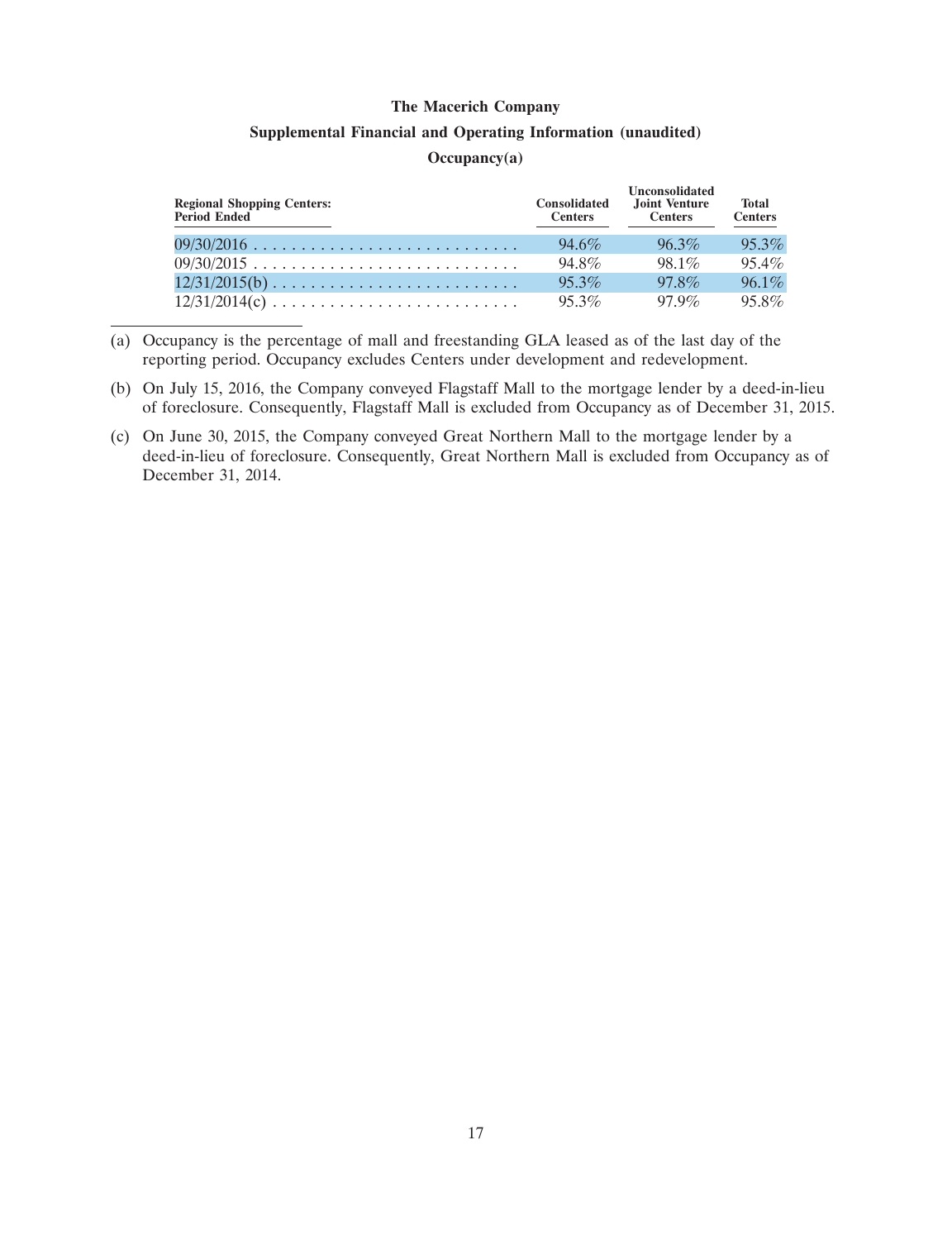#### **Supplemental Financial and Operating Information (unaudited)**

### **Average Base Rent Per Square Foot(a)**

| <b>Average Base Rent</b><br>PSF(b) | <b>PSF</b> on Leases<br><b>Executed during the</b><br>trailing twelve<br>months ended $(c)$ | <b>Average Base Rent</b><br><b>PSF</b> on Leases<br>Expiring(d) |
|------------------------------------|---------------------------------------------------------------------------------------------|-----------------------------------------------------------------|
|                                    |                                                                                             |                                                                 |
| \$52.65                            | \$53.24                                                                                     | \$45.79                                                         |
| \$52.30                            | \$53.64                                                                                     | \$47.78                                                         |
| \$52.64                            | \$53.99                                                                                     | \$49.02                                                         |
| \$49.68                            | \$49.55                                                                                     | \$41.20                                                         |
|                                    |                                                                                             |                                                                 |
| \$58.02                            | \$67.00                                                                                     | \$57.92                                                         |
| \$67.14                            | \$91.11                                                                                     | \$61.66                                                         |
| \$60.74                            | \$80.18                                                                                     | \$60.85                                                         |
| \$63.78                            | \$82.47                                                                                     | \$64.59                                                         |
|                                    |                                                                                             |                                                                 |
| \$54.27                            | \$56.52                                                                                     | \$48.68                                                         |
| \$53.83                            | \$56.93                                                                                     | \$48.97                                                         |
| \$54.32                            | \$57.41                                                                                     | \$50.29                                                         |
| \$51.15                            | \$54.48                                                                                     | \$44.66                                                         |
|                                    |                                                                                             | <b>Average Base Rent</b>                                        |

(a) Average base rent per square foot is based on spaces 10,000 square feet and under. All joint venture amounts are included at pro rata. Centers under development and redevelopment are excluded.

(b) Average base rent per square foot gives effect to the terms of each lease in effect, as of the applicable date, including any concessions, abatements and other adjustments or allowances that have been granted to the tenants.

(c) The average base rent per square foot on leases executed during the period represents the actual rent to be paid during the first twelve months.

(d) The average base rent per square foot on leases expiring during the period represents the final year minimum rent on a cash basis.

(e) On July 15, 2016, the Company conveyed Flagstaff Mall to the mortgage lender by a deed-in-lieu of foreclosure. Consequently, Flagstaff Mall is excluded from the table above as of December 31, 2015.

(f) On June 30, 2015, the Company conveyed Great Northern Mall to the mortgage lender by a deed-in-lieu of foreclosure. Great Northern Mall is excluded from the table above as of December 31, 2014.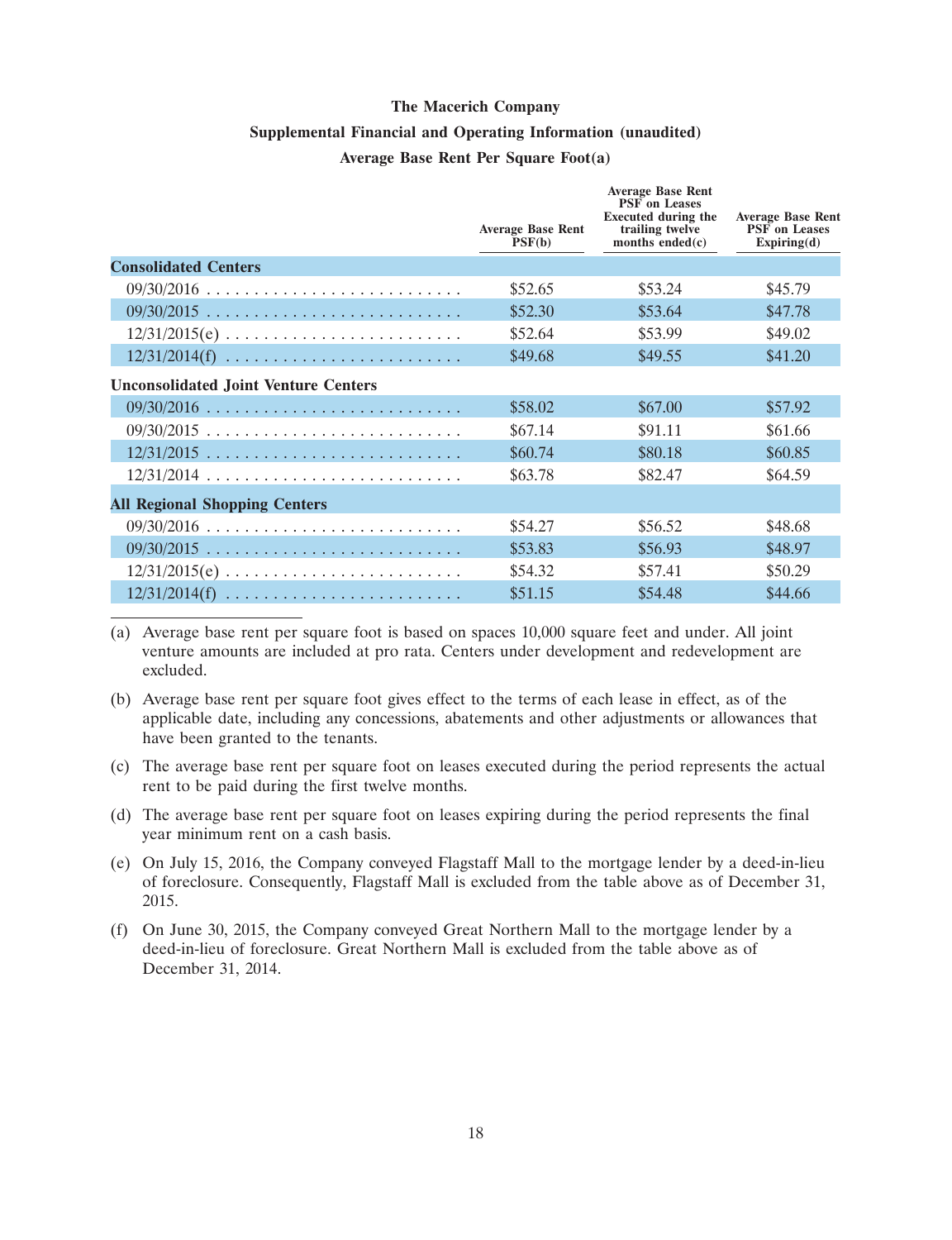#### **Supplemental Financial and Operating Information (unaudited)**

#### **Cost of Occupancy**

|                                             | For the trailing<br>twelve months<br>ended<br>September 30, | For Years Ended December 31, |         |  |
|---------------------------------------------|-------------------------------------------------------------|------------------------------|---------|--|
|                                             | 2016(a)                                                     | 2015(a)                      | 2014(b) |  |
| <b>Consolidated Centers</b>                 |                                                             |                              |         |  |
|                                             | $9.2\%$                                                     | $9.0\%$                      | $8.7\%$ |  |
|                                             | $0.4\%$                                                     | $0.4\%$                      | $0.4\%$ |  |
|                                             | $4.4\%$                                                     | $4.5\%$                      | 4.3%    |  |
|                                             | 14.0%                                                       | 13.9%                        | 13.4%   |  |
|                                             | For the trailing<br>twelve months<br>ended<br>September 30, | For Years Ended December 31, |         |  |
|                                             | 2016                                                        | 2015                         | 2014    |  |
| <b>Unconsolidated Joint Venture Centers</b> |                                                             |                              |         |  |
|                                             | $8.6\%$                                                     | $8.1\%$                      | $8.7\%$ |  |
| Percentage rents                            | $0.4\%$                                                     | $0.4\%$                      | $0.4\%$ |  |

|                    | $3.9\%$                                                     | $4.0\%$                              | $4.5\%$ |
|--------------------|-------------------------------------------------------------|--------------------------------------|---------|
| <b>Total</b>       | $12.9\%$                                                    | 12.5%                                | 13.6%   |
|                    | For the trailing<br>twelve months<br>ended<br>September 30, | $ -$<br>For Years Ended December 31, |         |
|                    | 2016(a)                                                     | 2015(a)                              | 2014(b) |
| <b>All Centers</b> |                                                             |                                      |         |

|                  | 8.9%     | 8.7%     | 8.7%     |
|------------------|----------|----------|----------|
| Percentage rents | $0.4\%$  | $0.4\%$  | $0.4\%$  |
|                  | $4.2\%$  | $4.3\%$  | $4.3\%$  |
|                  | $13.5\%$ | $13.4\%$ | $13.4\%$ |

(a) On July 15, 2016, the Company conveyed Flagstaff Mall to the mortgage lender by a deed-in-lieu of foreclosure. Consequently, Flagstaff Mall is excluded from the table above as of December 31, 2015.

(b) On June 30, 2015, the Company conveyed Great Northern Mall to the mortgage lender by a deed-in-lieu of foreclosure. Consequently, Great Northern Mall is excluded from the table above for the year ended December 31, 2014.

(c) Represents real estate tax and common area maintenance charges.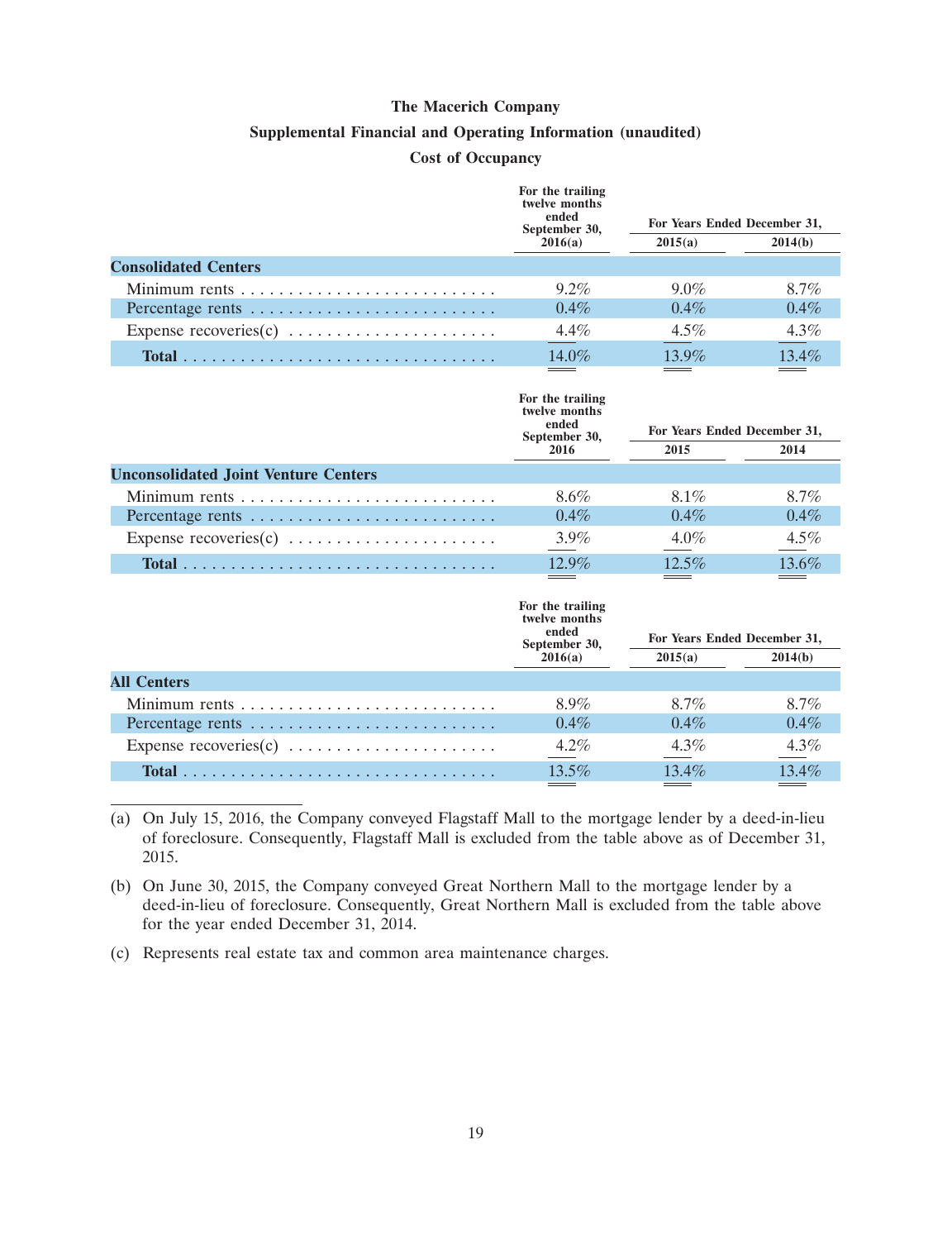### **Supplemental Financial and Operating Information (unaudited)**

### **Percentage of Net Operating Income by State**

The Company sold Capitola Mall on April 13, 2016, and on July 15, 2016, the Company conveyed Flagstaff Mall to the mortgage lender by a deed-in-lieu of foreclosure. Consequently, Capitola Mall and Flagstaff Mall are excluded from the table below.

| <b>State</b> | % of Portfolio<br>2016 Forecast<br><b>Real Estate</b><br>Pro Rata NOI(a) |
|--------------|--------------------------------------------------------------------------|
|              | $27.4\%$                                                                 |
|              | $21.1\%$                                                                 |
|              | $16.6\%$                                                                 |
|              | $9.7\%$                                                                  |
|              | $7.8\%$                                                                  |
|              | $7.9\%$                                                                  |
|              | $4.5\%$                                                                  |
|              | $5.0\%$                                                                  |
|              | $100.0\%$                                                                |

- (a) The percentage of Portfolio 2016 Forecast Pro Rata Real Estate NOI is based on guidance provided on October 27, 2016, see page 9. Real Estate NOI excludes straight-line and above/below market adjustments to minimum rents. Real Estate NOI also does not reflect REIT expenses and Management Company revenues and expenses. See the Company's forward-looking statements disclosure on pages 1 and 2 for factors that may affect the information provided in this column.
- (b) On March 1, 2016, the Company purchased Country Club Plaza located in Kansas City, Missouri in a 50/50 joint venture. The pro rata NOI from this Center is included in the 2016 Guidance Range presented on page 9 and in the percentage of Portfolio 2016 Forecast Pro Rata Real Estate NOI in the table above.
- (c) ''Other'' includes Indiana, Iowa, Kentucky, North Dakota and Texas.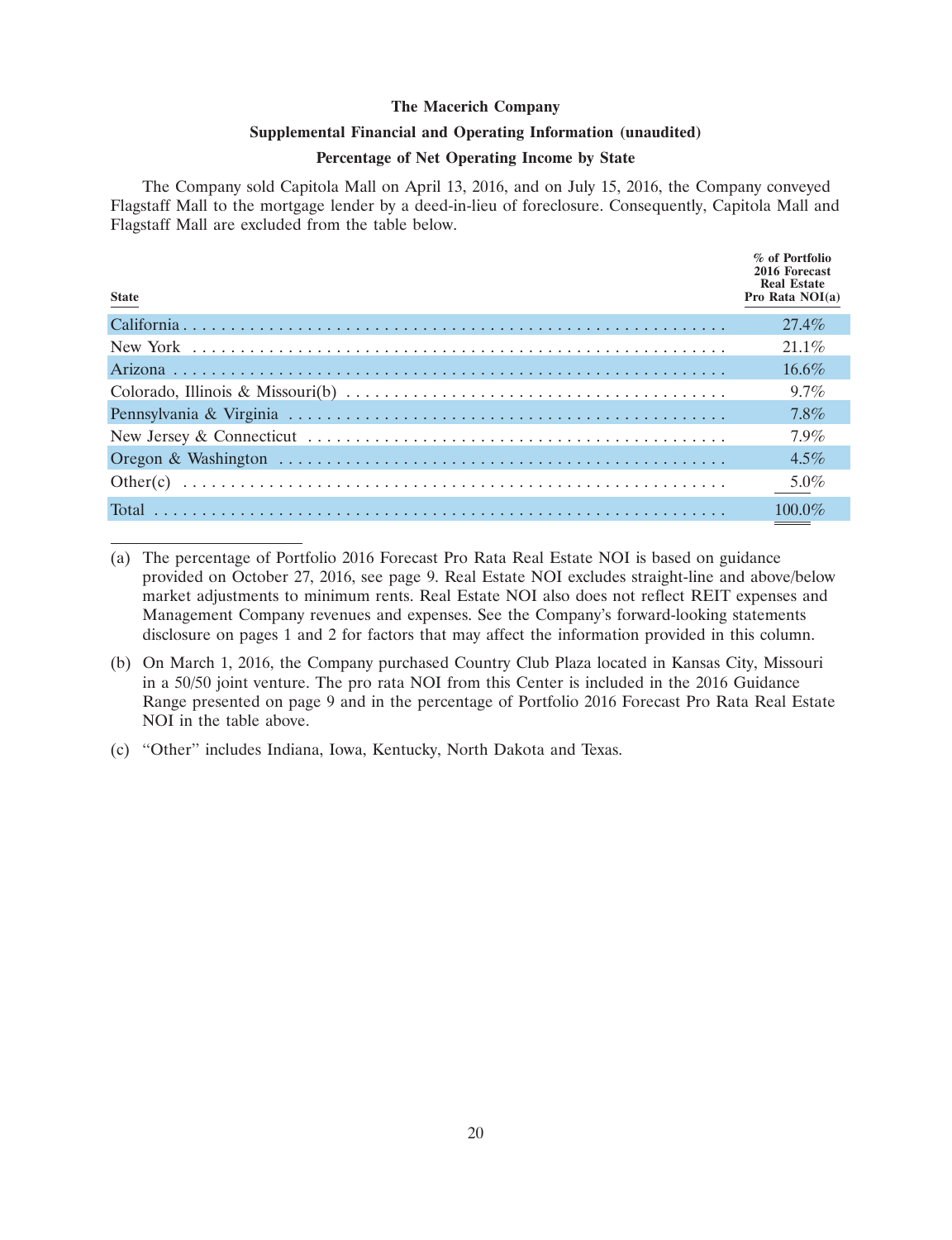# **The Macerich Company Property Listing September 30, 2016**

The following table sets forth certain information regarding the Centers and other locations that are wholly owned or partly owned by the Company.

| Count | Company's<br>Ownership(a) | Name of<br><b>Center/Location</b>                               | Year of<br>Original<br>Construction/<br>Acquisition | Year of Most<br>Recent<br><b>Expansion</b> /<br><b>Renovation</b> | <b>Total</b><br>GLA(b) |
|-------|---------------------------|-----------------------------------------------------------------|-----------------------------------------------------|-------------------------------------------------------------------|------------------------|
|       |                           | <b>CONSOLIDATED CENTERS:</b>                                    |                                                     |                                                                   |                        |
| 1     | 100%                      | Cascade Mall                                                    | 1989/1999                                           | 1998                                                              | 589,000                |
|       |                           | Burlington, Washington                                          |                                                     |                                                                   |                        |
| 2     | 50.1%                     | <b>Chandler Fashion Center</b><br>Chandler, Arizona             | 2001/2002                                           |                                                                   | 1,319,000              |
| 3     | 100%                      | Danbury Fair Mall<br>Danbury, Connecticut                       | 1986/2005                                           | 2010                                                              | 1,270,000              |
| 4     | 100%                      | Desert Sky Mall<br>Phoenix, Arizona                             | 1981/2002                                           | 2007                                                              | 890,000                |
| 5     | 100%                      | Eastland Mall(d)<br>Evansville, Indiana                         | 1978/1998                                           | 1996                                                              | 1,044,000              |
| 6     | 100%                      | Fashion Outlets of Chicago<br>Rosemont, Illinois                | $2013/-$                                            |                                                                   | 538,000                |
| 7     | 100%                      | Fashion Outlets of Niagara Falls USA<br>Niagara Falls, New York | 1982/2011                                           | 2014                                                              | 686,000                |
| 8     | 50.1%                     | Freehold Raceway Mall<br>Freehold, New Jersey                   | 1990/2005                                           | 2007                                                              | 1,674,000              |
| 9     | 100%                      | Fresno Fashion Fair<br>Fresno, California                       | 1970/1996                                           | 2006                                                              | 963,000                |
| 10    | 100%                      | Green Acres Mall(d)<br>Valley Stream, New York                  | 1956/2013                                           | 2016                                                              | 2,096,000              |
| 11    | 100%                      | Inland Center(d)<br>San Bernardino, California                  | 1966/2004                                           | 2016                                                              | 867,000                |
| 12    | 100%                      | Kings Plaza Shopping Center(d)<br>Brooklyn, New York            | 1971/2012                                           | 2002                                                              | 1,191,000              |
| 13    | 100%                      | La Cumbre Plaza(d)<br>Santa Barbara, California                 | 1967/2004                                           | 1989                                                              | 491,000                |
| 14    | 100%                      | Northgate Mall<br>San Rafael, California                        | 1964/1986                                           | 2010                                                              | 750,000                |
| 15    | 100%                      | NorthPark Mall<br>Davenport, Iowa                               | 1973/1998                                           | 2001                                                              | 1,051,000              |
| 16    | 100%                      | Oaks, The<br>Thousand Oaks, California                          | 1978/2002                                           | 2009                                                              | 1,190,000              |
| 17    | 100%                      | Pacific View<br>Ventura, California                             | 1965/1996                                           | 2001                                                              | 1,021,000              |
| 18    | 100%                      | Queens $Center(d)$<br>Queens, New York                          | 1973/1995                                           | 2004                                                              | 963,000                |
| 19    | 100%                      | Santa Monica Place<br>Santa Monica, California                  | 1980/1999                                           | 2015                                                              | 517,000                |
| 20    | 84.9%                     | SanTan Village Regional Center<br>Gilbert, Arizona              | 2007/                                               | 2009                                                              | 1,047,000              |
| 21    | $100\%$                   | SouthPark Mall<br>Moline, Illinois                              | 1974/1998                                           | 2014                                                              | 856,000                |
| 22    | $100\%$                   | Stonewood Center(d)<br>Downey, California                       | 1953/1997                                           | 1991                                                              | 932,000                |
| 23    | $100\%$                   | <b>Superstition Springs Center</b><br>Mesa, Arizona             | 1990/2002                                           | 2002                                                              | 1,040,000              |
| 24    | $100\%$                   | Towne Mall<br>Elizabethtown, Kentucky                           | 1985/2005                                           | 1989                                                              | 350,000                |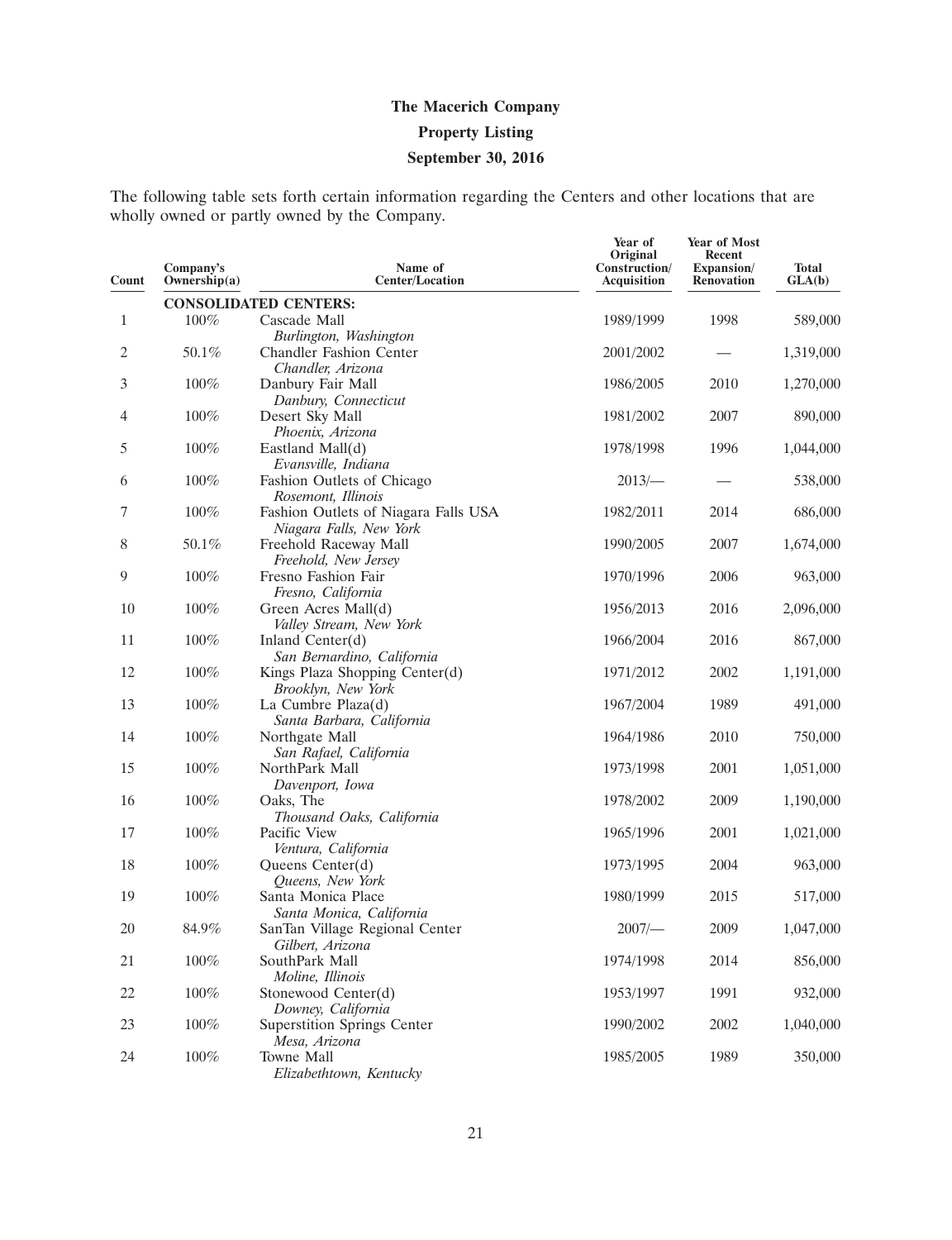# **The Macerich Company Property Listing**

# **September 30, 2016**

| Count    | Company's<br>Ownership $(a)$ | Name of<br><b>Center/Location</b>                                     | Year of<br>Original<br>Construction/<br><b>Acquisition</b> | Year of Most<br>Recent<br>Expansion/<br><b>Renovation</b> | <b>Total</b><br>GLA(b) |
|----------|------------------------------|-----------------------------------------------------------------------|------------------------------------------------------------|-----------------------------------------------------------|------------------------|
| 25       | 100%                         | Tucson La Encantada                                                   | 2002/2002                                                  | 2005                                                      | 243,000                |
| 26       | $100\%$                      | Tucson, Arizona<br>Valley Mall<br>Harrisonburg, Virginia              | 1978/1998                                                  | 1992                                                      | 505,000                |
| 27       | 100%                         | Valley River Center<br>Eugene, Oregon                                 | 1969/2006                                                  | 2007                                                      | 921,000                |
| 28       | $100\%$                      | Victor Valley, Mall of<br>Victorville, California                     | 1986/2004                                                  | 2012                                                      | 577,000                |
| 29       | $100\%$                      | Vintage Faire Mall<br>Modesto, California                             | 1977/1996                                                  | 2008                                                      | 1,141,000              |
| 30       | 100%                         | Wilton Mall<br>Saratoga Springs, New York                             | 1990/2005                                                  | 1998                                                      | 737,000                |
|          |                              | <b>Total Consolidated Centers</b>                                     |                                                            |                                                           | 27,459,000             |
|          |                              | UNCONSOLIDATED JOINT VENTURE CENTERS:                                 |                                                            |                                                           |                        |
| 31       | $60\%$                       | Arrowhead Towne Center(c)<br>Glendale, Arizona                        | 1993/2002                                                  | 2004                                                      | 1,197,000              |
| 32       | 50%                          | <b>Biltmore Fashion Park</b><br>Phoenix, Arizona                      | 1963/2003                                                  | 2006                                                      | 517,000                |
| 33       | 50.1%                        | Corte Madera, Village at<br>Corte Madera, California                  | 1985/1998                                                  | 2005                                                      | 461,000                |
| 34       | 50%                          | Country Club Plaza<br>Kansas City, Missouri                           | 1922/2016                                                  | 2015                                                      | 983,000                |
| 35       | 51%                          | Deptford Mall(c)<br>Deptford, New Jersey                              | 1975/2006                                                  | 1990                                                      | 1,039,000              |
| 36       | 51%                          | FlatIron Crossing(c)<br>Broomfield, Colorado                          | 2000/2002                                                  | 2009                                                      | 1,432,000              |
| 37       | 50%                          | <b>Kierland Commons</b><br>Scottsdale, Arizona                        | 1999/2005                                                  | 2003                                                      | 435,000                |
| 38       | 60%                          | Lakewood Center<br>Lakewood, California                               | 1953/1975                                                  | 2008                                                      | 2,075,000              |
| 39       | 60%                          | Los Cerritos Center(d)<br>Cerritos, California                        | 1971/1999                                                  | 2016                                                      | 1,296,000              |
| 40<br>41 | 50%<br>50%                   | North Bridge, The Shops at(d)<br>Chicago, Illinois                    | 1998/2008                                                  | 2015                                                      | 671,000                |
| 42       | 60%                          | Scottsdale Fashion Square<br>Scottsdale, Arizona<br>South Plains Mall | 1961/2002                                                  | 2016                                                      | 1,812,000              |
| 43       | 51%                          | Lubbock, Texas<br>Twenty Ninth Street $(c)(d)$                        | 1972/1998<br>1963/1979                                     | 2007                                                      | 1,127,000<br>851,000   |
|          |                              | Boulder. Colorado                                                     |                                                            |                                                           |                        |
| 44       | 50%                          | Tysons Corner Center<br>Tysons Corner, Virginia                       | 1968/2005                                                  | 2005                                                      | 1,973,000              |
| 45       | $60\%$                       | Washington Square<br>Portland, Oregon                                 | 1974/1999                                                  | 2005                                                      | 1,441,000              |
| 46       | $19\%$                       | West Acres<br>Fargo, North Dakota                                     | 1972/1986                                                  | 2001                                                      | 971,000                |
|          |                              | <b>Total Unconsolidated Joint Venture Centers</b>                     |                                                            |                                                           | 18,281,000             |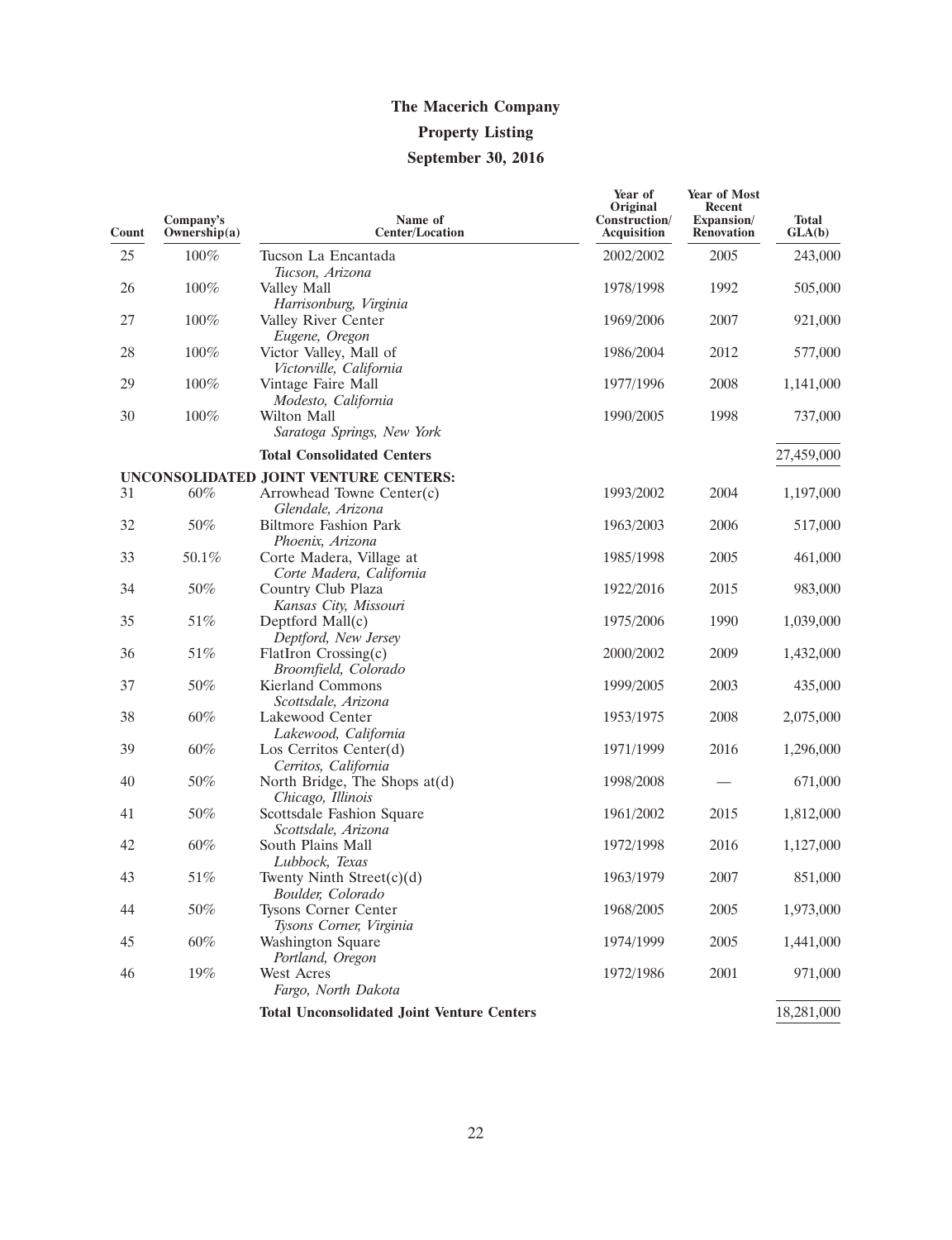## **Property Listing**

# **September 30, 2016**

| Count | Company's<br>Ownership(a) | Name of<br><b>Center/Location</b>                                           | Year of<br>Original<br>Construction/<br>Acquisition | Year of Most<br>Recent<br>Expansion/<br><b>Renovation</b> | <b>Total</b><br>GLA(b) |
|-------|---------------------------|-----------------------------------------------------------------------------|-----------------------------------------------------|-----------------------------------------------------------|------------------------|
|       |                           | REGIONAL SHOPPING CENTERS UNDER REDEVELOPMENT:                              |                                                     |                                                           |                        |
| 47    | 50%                       | Broadway Plaza(d)(e)<br>Walnut Creek, California                            | 1951/1985                                           | 2016                                                      | 921,000                |
| 48    | 50%                       | Fashion Outlets of Philadelphia(d)(e)<br>Philadelphia, Pennsylvania         | 1977/2014                                           | ongoing                                                   | 850,000                |
| 49    | 100%                      | Paradise Valley Mall(f)<br>Phoenix, Arizona                                 | 1979/2002                                           | 2009                                                      | 1,150,000              |
| 50    | 100%                      | Westside Pavilion(f)<br>Los Angeles, California                             | 1985/1998                                           | 2007                                                      | 755,000                |
|       |                           | <b>Total Regional Shopping Centers</b>                                      |                                                     |                                                           | 49,416,000             |
|       |                           | <b>COMMUNITY / POWER CENTERS:</b>                                           |                                                     |                                                           |                        |
| 1     | 50%                       | Atlas Park, The Shops at(e)<br>Queens, New York                             | 2006/2011                                           | 2013                                                      | 370,000                |
| 2     | 50%                       | Boulevard Shops(e)<br>Chandler, Arizona                                     | 2001/2002                                           | 2004                                                      | 185,000                |
| 3     | 40.1%                     | Estrella Falls, The Market at(e)<br>Goodyear, Arizona                       | $2009$ /-                                           | 2009                                                      | 276,000                |
| 4     | 89.4%                     | Promenade at Casa Grande(f)<br>Casa Grande, Arizona                         | $2007$ /-                                           | 2009                                                      | 761,000                |
| 5     | $100\%$                   | Southridge Center(f)<br>Des Moines, Iowa                                    | 1975/1998                                           | 2013                                                      | 823,000                |
| 6     | $100\%$                   | Superstition Springs Power Center(f)<br>Mesa, Arizona                       | 1990/2002                                           |                                                           | 206,000                |
| 7     | 100%                      | The Marketplace at Flagstaff Mall(d)(f)<br>Flagstaff, Arizona               | $2007$ /-                                           |                                                           | 268,000                |
|       |                           | <b>Total Community / Power Centers</b>                                      |                                                     |                                                           | 2,889,000              |
|       | <b>OTHER ASSETS:</b>      |                                                                             |                                                     |                                                           |                        |
|       | $100\%$                   | Various $(f)(g)$                                                            |                                                     |                                                           | 401,000                |
|       | $100\%$                   | 500 North Michigan Avenue(f)<br>Chicago, Illinois                           |                                                     |                                                           | 326,000                |
|       | 50%                       | Valencia Place at Country Club Plaza(e)<br>Kansas City, Missouri            |                                                     |                                                           | 263,000                |
|       | $50\%$                    | Fashion Outlets of Philadelphia-Offices(d)(e)<br>Philadelphia, Pennsylvania |                                                     |                                                           | 526,000                |
|       | 100%                      | Paradise Village Ground Leases(f)<br>Phoenix, Arizona                       |                                                     |                                                           | 53,000                 |
|       | 100%                      | Paradise Village Office Park II(f)<br>Phoenix, Arizona                      |                                                     |                                                           | 46,000                 |
|       | 50%                       | Scottsdale Fashion Square-Office(e)<br>Scottsdale, Arizona                  |                                                     |                                                           | 122,000                |
|       | 50%                       | Tysons Corner Center-Office(e)<br>Tysons Corner, Virginia                   |                                                     |                                                           | 174,000                |
|       | $50\%$                    | Hyatt Regency Tysons Corner Center(e)<br>Tysons Corner, Virginia            |                                                     |                                                           | 290,000                |
|       | 50%                       | VITA Tysons Corner Center(e)<br>Tysons Corner, Virginia                     |                                                     |                                                           | 510,000                |
|       | $50\%$                    | $Tysons Tower(e)$<br>Tysons Corner, Virginia                                |                                                     |                                                           | 528,000                |
|       |                           | <b>Total Other Assets</b>                                                   |                                                     |                                                           | 3,239,000              |
|       |                           | Grand Total at September 30, 2016                                           |                                                     |                                                           | 55,544,000             |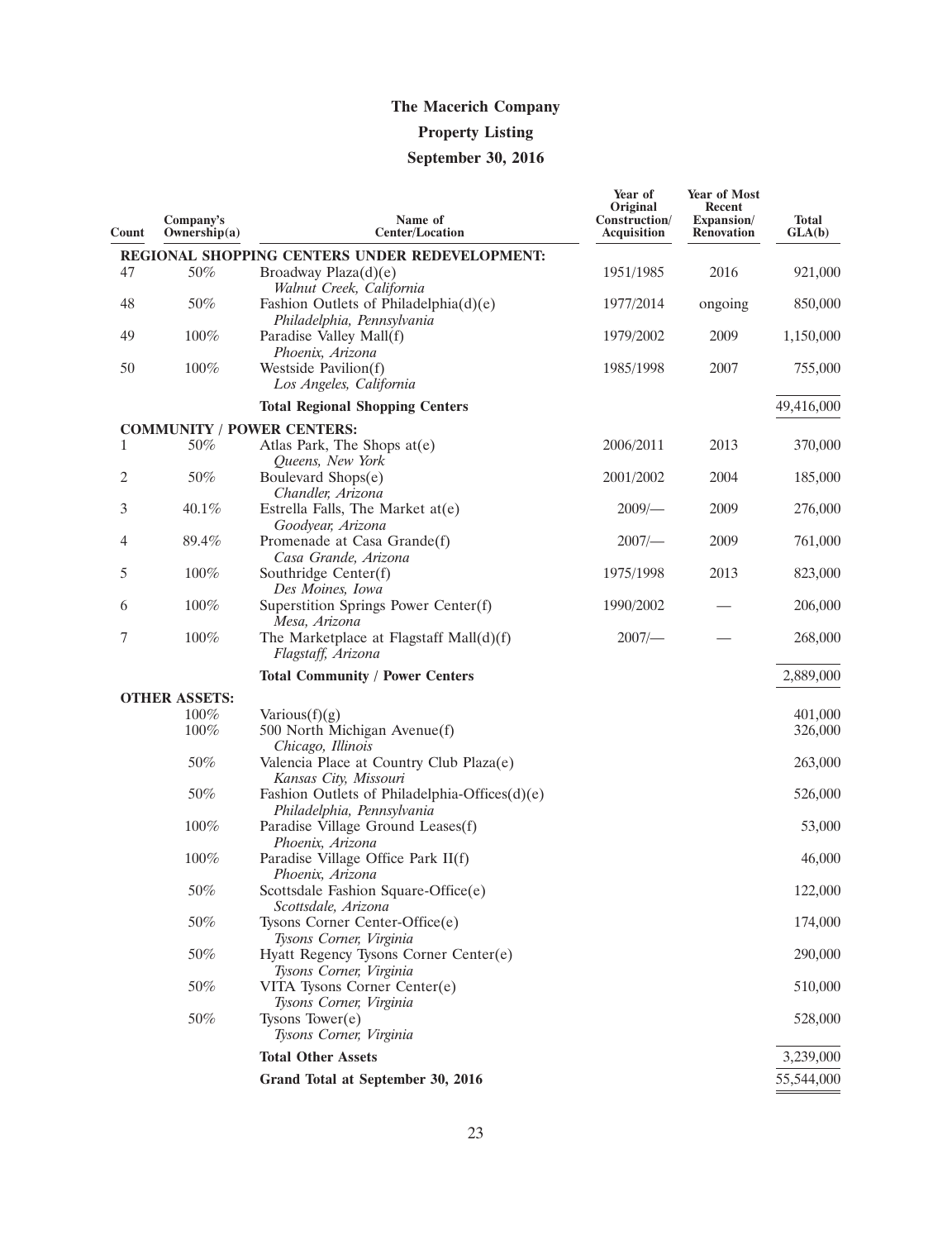# **The Macerich Company Property Listing September 30, 2016**

- (a) The Company's ownership interest in this table reflects its legal ownership interest. See footnotes (a) and (b) on pages 25 and 26 regarding the legal versus economic ownership of joint venture entities.
- (b) Includes GLA attributable to anchors (whether owned or non-owned) and mall and freestanding stores as of September 30, 2016.
- (c) The Company contributed an interest in these four properties to joint ventures in January 2016. Subsequent to the contribution, the Company retained a 60.0% interest in Arrowhead Towne Center and a 51.0% interest in Deptford Mall, FlatIron Crossing and Twenty Ninth Street.
- (d) Portions of the land on which the Center is situated are subject to one or more long-term ground leases. With respect to 44 Centers, the underlying land controlled by the Company is owned in fee entirely by the Company, or, in the case of jointly-owned Centers, by the joint venture property partnership or limited liability company.
- (e) Included in Unconsolidated Joint Venture Centers.
- (f) Included in Consolidated Centers.
- (g) The Company owns seven stores located at shopping centers not owned by the Company. Of these seven stores, two are leased to Forever 21, one is leased to Kohl's, one is vacant, and three have been leased for non-Anchor uses. With respect to four of the seven stores, the underlying land is owned in fee entirely by the Company. With respect to the remaining three stores, the underlying land is owned by third parties and leased to the Company pursuant to long-term building or ground leases.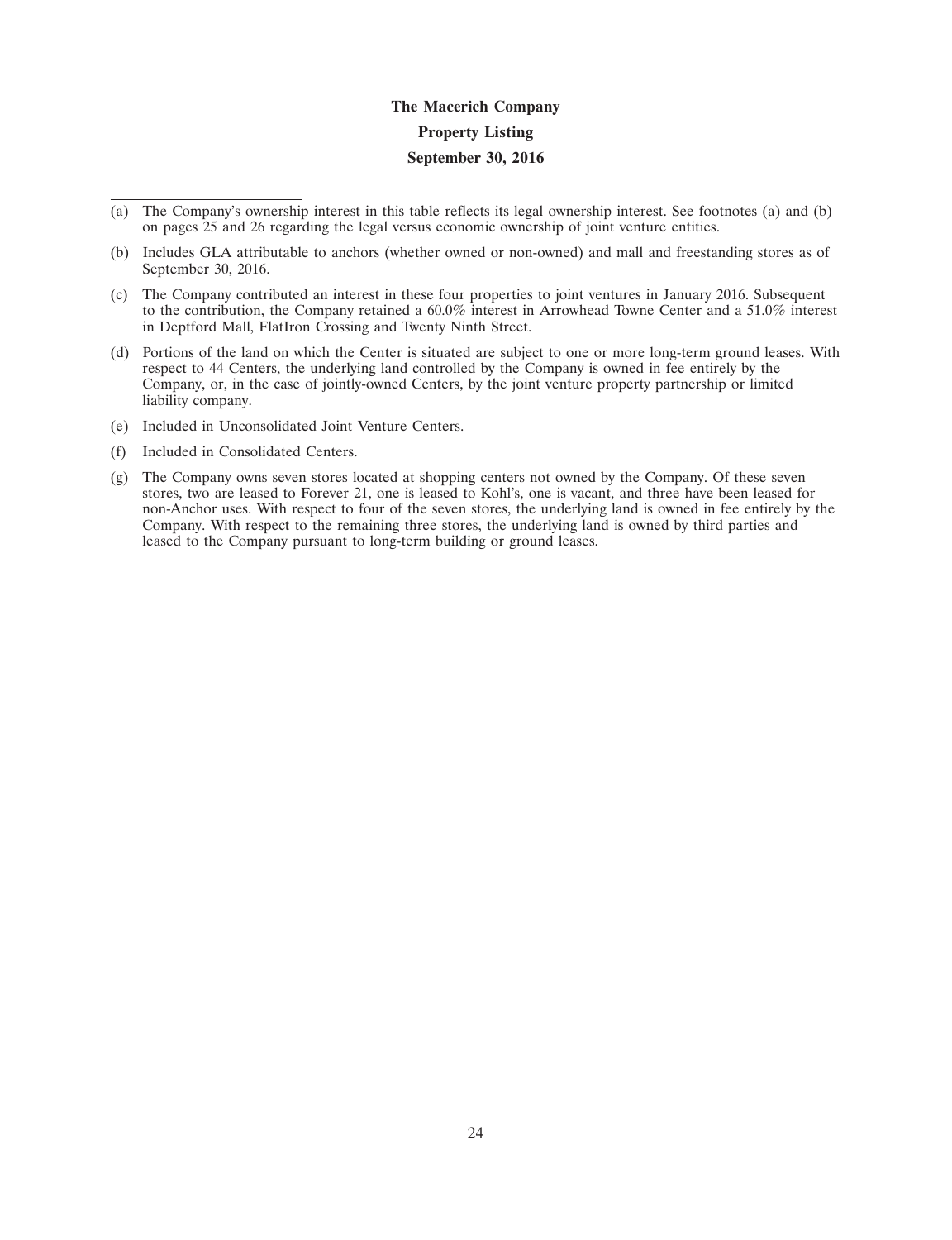### **Joint Venture List**

The following table sets forth certain information regarding the Centers and other operating properties that are not wholly-owned by the Company. This list of properties includes unconsolidated joint ventures, consolidated joint ventures, and co-venture arrangements. The percentages shown are the effective legal ownership and economic ownership interests of the Company as of September 30, 2016.

| <b>Properties</b>                       | 9/30/2016<br>Legal | 9/30/2016<br>Economic<br>Ownership(a) Ownership(b) | <b>Joint Venture</b>                         | 9/30/2016<br>Total GLA(c) |
|-----------------------------------------|--------------------|----------------------------------------------------|----------------------------------------------|---------------------------|
| <b>Arrowhead Towne Center</b>           | 60%                | 60%                                                | New River Associates LLC                     | 1,197,000                 |
| Atlas Park, The Shops at                | 50%                | 50%                                                | WMAP, L.L.C.                                 | 370,000                   |
| <b>Biltmore Fashion Park</b>            | 50%                | 50%                                                | <b>Biltmore Shopping Center Partners LLC</b> | 517,000                   |
| <b>Boulevard Shops</b>                  | 50%                | 50%                                                | Propcor II Associates, LLC                   | 185,000                   |
| <b>Broadway Plaza</b>                   | 50%                | 50%                                                | <b>Macerich Northwestern Associates</b>      | 921,000                   |
| Chandler Fashion Center(d)              | 50.1%              | 50.1%                                              | Freehold Chandler Holdings LP                | 1,319,000                 |
| Corte Madera, Village at                | 50.1%              | 50.1%                                              | Corte Madera Village, LLC                    | 461,000                   |
| Country Club Plaza                      | 50%                | 50%                                                | Country Club Plaza KC Partners LLC           | 983,000                   |
| Deptford Mall                           | 51%                | 51%                                                | Macerich HHF Centers LLC                     | 1,039,000                 |
| Estrella Falls, The Market at(e)        | 40.1%              | 40.1%                                              | The Market at Estrella Falls LLC             | 276,000                   |
| <b>FlatIron Crossing</b>                | 51%                | 51%                                                | Macerich HHF Centers LLC                     | 1,432,000                 |
| Freehold Raceway Mall(d)                | 50.1%              | 50.1%                                              | Freehold Chandler Holdings LP                | 1,674,000                 |
| Fashion Outlets of Philadelphia         | 50%                | 50%                                                | <b>Various Entities</b>                      | 850,000                   |
| Fashion Outlets of Philadelphia-Offices | 50%                | 50%                                                | Various Entities                             | 526,000                   |
| Hyatt Regency Tysons Corner Center      | 50%                | 50%                                                | Tysons Corner Hotel I LLC                    | 290,000                   |
| <b>Kierland Commons</b>                 | 50%                | 50%                                                | Kierland Commons Investment LLC              | 435,000                   |
| Lakewood Center                         | 60%                | 60%                                                | Pacific Premier Retail LLC                   | 2,075,000                 |
| Los Cerritos Center                     | 60%                | 60%                                                | Pacific Premier Retail LLC                   | 1,296,000                 |
| North Bridge, The Shops at              | 50%                | 50%                                                | North Bridge Chicago LLC                     | 671,000                   |
| Promenade at Casa Grande(f)             | 89.4%              | 89.4%                                              | WP Casa Grande Retail LLC                    | 761,000                   |
| SanTan Village Regional Center          | 84.9%              | 84.9%                                              | Westcor SanTan Village LLC                   | 1,047,000                 |
| Scottsdale Fashion Square               | 50%                | 50%                                                | Scottsdale Fashion Square Partnership        | 1,812,000                 |
| Scottsdale Fashion Square-Office        | 50%                | 50%                                                | Scottsdale Fashion Square Partnership        | 122,000                   |
| Macerich Seritage Portfolio $(g)$       | 50%                | 50%                                                | MS Portfolio LLC                             | 1,550,000                 |
| South Plains Mall                       | 60%                | 60%                                                | Pacific Premier Retail LLC                   | 1,127,000                 |
| <b>Twenty Ninth Street</b>              | 51%                | 51%                                                | Macerich HHF Centers LLC                     | 851,000                   |
| Tysons Corner Center                    | 50%                | 50%                                                | <b>Tysons Corner LLC</b>                     | 1,973,000                 |
| Tysons Corner Center-Office             | 50%                | 50%                                                | Tysons Corner Property LLC                   | 174,000                   |
| <b>Tysons Tower</b>                     | 50%                | 50%                                                | <b>Tysons Corner Property LLC</b>            | 528,000                   |
| Valencia Place at Country Club Plaza    | 50%                | 50%                                                | TM TRS Holding Company LLC                   | 263,000                   |
| VITA Tysons Corner Center               | 50%                | 50%                                                | Tysons Corner Property LLC                   | 510,000                   |
| Washington Square                       | 60%                | 60%                                                | Pacific Premier Retail LLC                   | 1,441,000                 |
| <b>West Acres</b>                       | 19%                | 19%                                                | West Acres Development, LLP                  | 971,000                   |

(a) This column reflects the Company's legal ownership in the listed properties as of September 30, 2016. Legal ownership may, at times, not equal the Company's economic interest in the listed properties because of various provisions in certain joint venture agreements regarding distributions of cash flow based on capital account balances, allocations of profits and losses and payments of preferred returns. As a result, the Company's actual economic interest (as distinct from its legal ownership interest) in certain of the properties could fluctuate from time to time and may not wholly align with its legal ownership interests. Substantially all of the Company's joint venture agreements contain rights of first refusal, buy-sell provisions, exit rights, default dilution remedies and/or other break up provisions or remedies which are customary in real estate joint venture agreements and which may, positively or negatively, affect the ultimate realization of cash flow and/or capital or liquidation proceeds.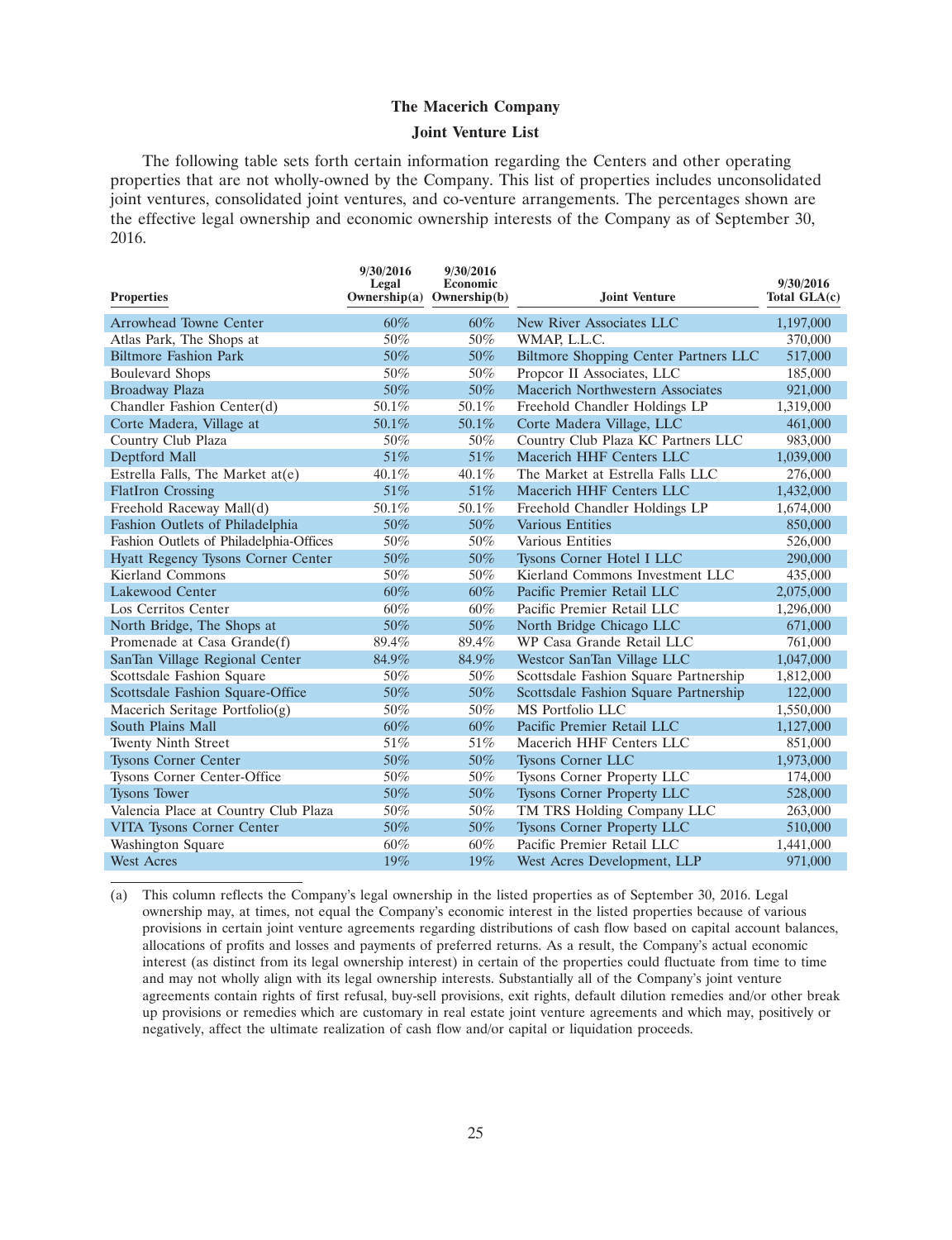#### **Joint Venture List**

- (b) Economic ownership represents the allocation of cash flow to the Company as of September 30, 2016, except as noted below. In cases where the Company receives a current cash distribution greater than its legal ownership percentage due to a capital account greater than its legal ownership percentage, only the legal ownership percentage is shown in this column. The Company's economic ownership of these properties may fluctuate based on a number of factors, including mortgage refinancings, partnership capital contributions and distributions, and proceeds and gains or losses from asset sales, and the matters set forth in the preceding paragraph.
- (c) Includes GLA attributable to anchors (whether owned or non-owned) and mall and freestanding stores as of September 30, 2016.
- (d) The joint venture entity was formed in September 2009. Upon liquidation of the partnership, distributions are made in the following order: to the third-party partner until it receives a 13% internal rate of return on and of its aggregate unreturned capital contributions; to the Company until it receives a 13% internal rate of return on and of its aggregate unreturned capital contributions; and, thereafter, pro rata 35% to the third-party partner and 65% to the Company.
- (e) Columns 1 and 2 reflect the Company's indirect ownership interest in the property owner. The Company and a third-party partner are each members of a joint venture (the ''MW Joint Venture'') which, in turn, is a member in the joint venture that owns the property. Cash flow distributions for the MW Joint Venture are made in accordance with the members' relative capital accounts until the members have received distributions equal to their capital accounts, and thereafter in accordance with the members' relative legal ownership percentages. In addition, the Company has executed a joint and several guaranty of the mortgage for the property with its third-party partner. The Company may incur liabilities under such guaranty greater than its legal ownership percentage.
- (f) Columns 1 and 2 reflect the Company's total direct and indirect ownership interest in the property owner. The Company and a third-party partner are each members of a joint venture (the ''MW Joint Venture'') which, in turn, is a member in the joint venture with the Company that owns the property. Cash flow distributions for the MW Joint Venture are made in accordance with the members' relative capital accounts until the members have received distributions equal to their capital accounts, and thereafter in accordance with the members' relative legal ownership percentages.
- (g) On April 30, 2015 Sears Holdings Corporation (''Sears'') and the Company announced that they had formed a joint venture, MS Portfolio LLC. Sears contributed nine stores (located at Arrowhead Towne Center, Chandler Fashion Center, Danbury Fair Mall, Deptford Mall, Freehold Raceway Mall, Los Cerritos Center, South Plains Mall, Vintage Faire Mall and Washington Square) to the joint venture and the Company contributed \$150 million in cash to the joint venture. The lease arrangements between Sears and the joint venture provide the ability to create additional value through recapturing certain space leased to Sears in these properties and re-leasing that space to third-party tenants. For example, Primark has leased space in portions of the Sears stores at Danbury Fair Mall and Freehold Raceway Mall. On July 7, 2015, Sears assigned its ownership interest in MS Portfolio LLC to Seritage MS Holdings LLC.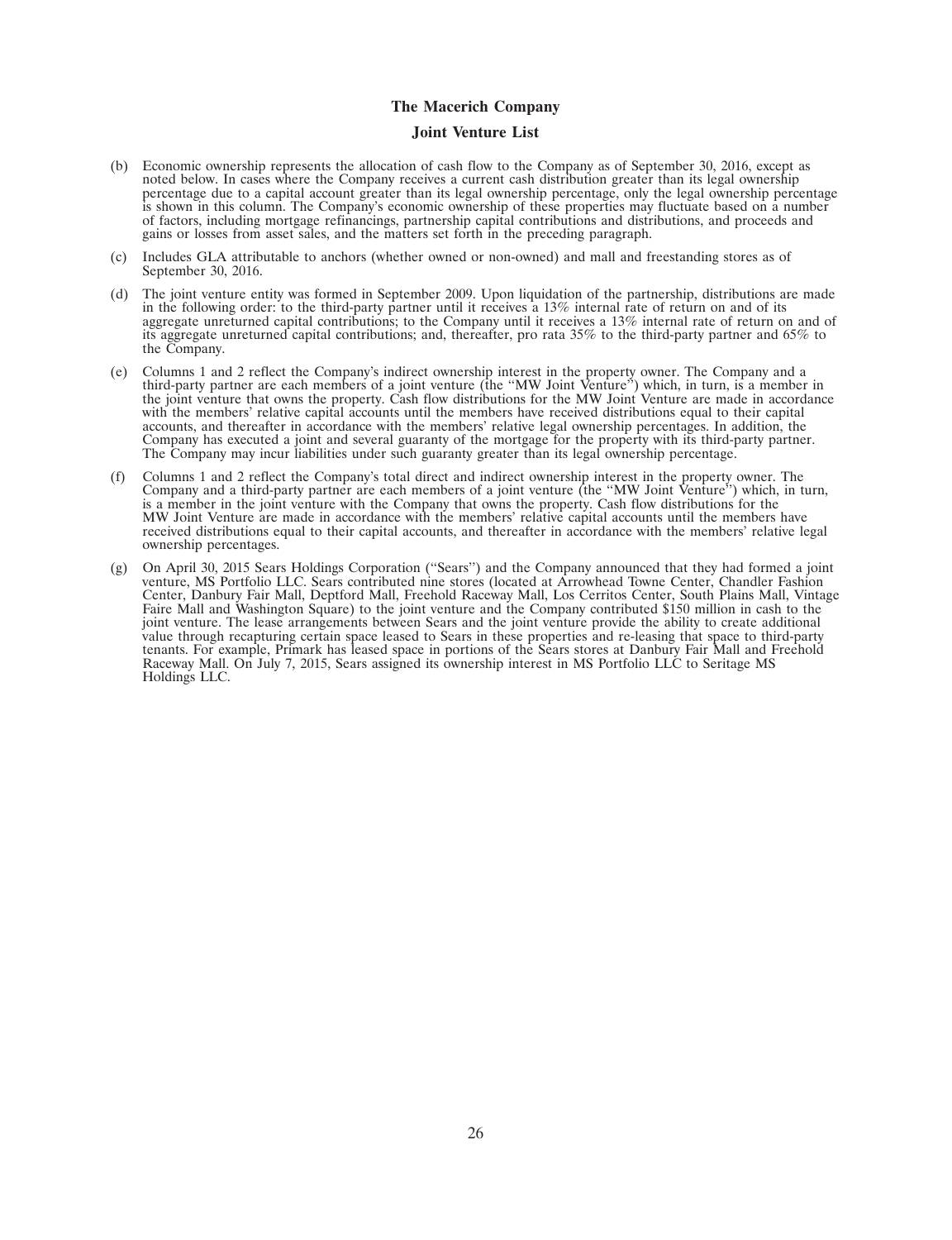#### **Supplemental Financial and Operating Information (unaudited)**

### **Debt Summary (at Company's pro rata share)(1)**

|                                                                | As of September 30, 2016 |                        |              |
|----------------------------------------------------------------|--------------------------|------------------------|--------------|
|                                                                | <b>Fixed Rate</b>        | <b>Floating Rate</b>   | <b>Total</b> |
|                                                                |                          | (Dollars in thousands) |              |
|                                                                | \$3,515,209              | \$329,949              | \$3,845,158  |
| Bank and other notes payable                                   | 5,821                    | 1,043,123              | 1,048,944    |
| Total debt per Consolidated Balance Sheet                      | 3,521,030                | 1,373,072              | 4,894,102    |
| Adjustments:                                                   |                          |                        |              |
| Less: Noncontrolling interests share of debt from consolidated |                          |                        |              |
|                                                                | (232,661)                |                        | (232,661)    |
| Adjusted Consolidated Debt                                     | 3,288,369                | 1,373,072              | 4,661,441    |
| Add: Company's share of debt from unconsolidated joint         |                          |                        |              |
|                                                                | 2,651,817                | 168,860                | 2,820,677    |
|                                                                | \$5,940,186              | \$1,541,932            | \$7,482,118  |
|                                                                | 3.80%                    | $2.23\%$               | 3.48%        |
| Weighted average maturity (years)                              |                          |                        | 6.25         |

(1) The Company's pro rata share of debt represents (i) consolidated debt, minus the Company's partners' share of the amount from consolidated joint ventures (calculated based upon the partners' percentage ownership interest); plus (ii) the Company's share of debt from unconsolidated joint ventures (calculated based upon the Company's percentage ownership interest). Management believes that this measure provides useful information to investors regarding the Company's financial condition because it includes the Company's share of debt from unconsolidated joint ventures and, for consolidated debt, excludes the Company's partners' share from consolidated joint ventures, in each case presented on the same basis. The Company has several significant joint ventures and presenting its pro rata share of debt in this manner can help investors better understand the Company's financial condition after taking into account the Company's economic interest in these joint ventures. The Company's pro rata share of debt should not be considered as a substitute to the Company's total debt determined in accordance with GAAP or any other GAAP financial measures and should only be considered together with and as a supplement to the Company's financial information prepared in accordance with GAAP.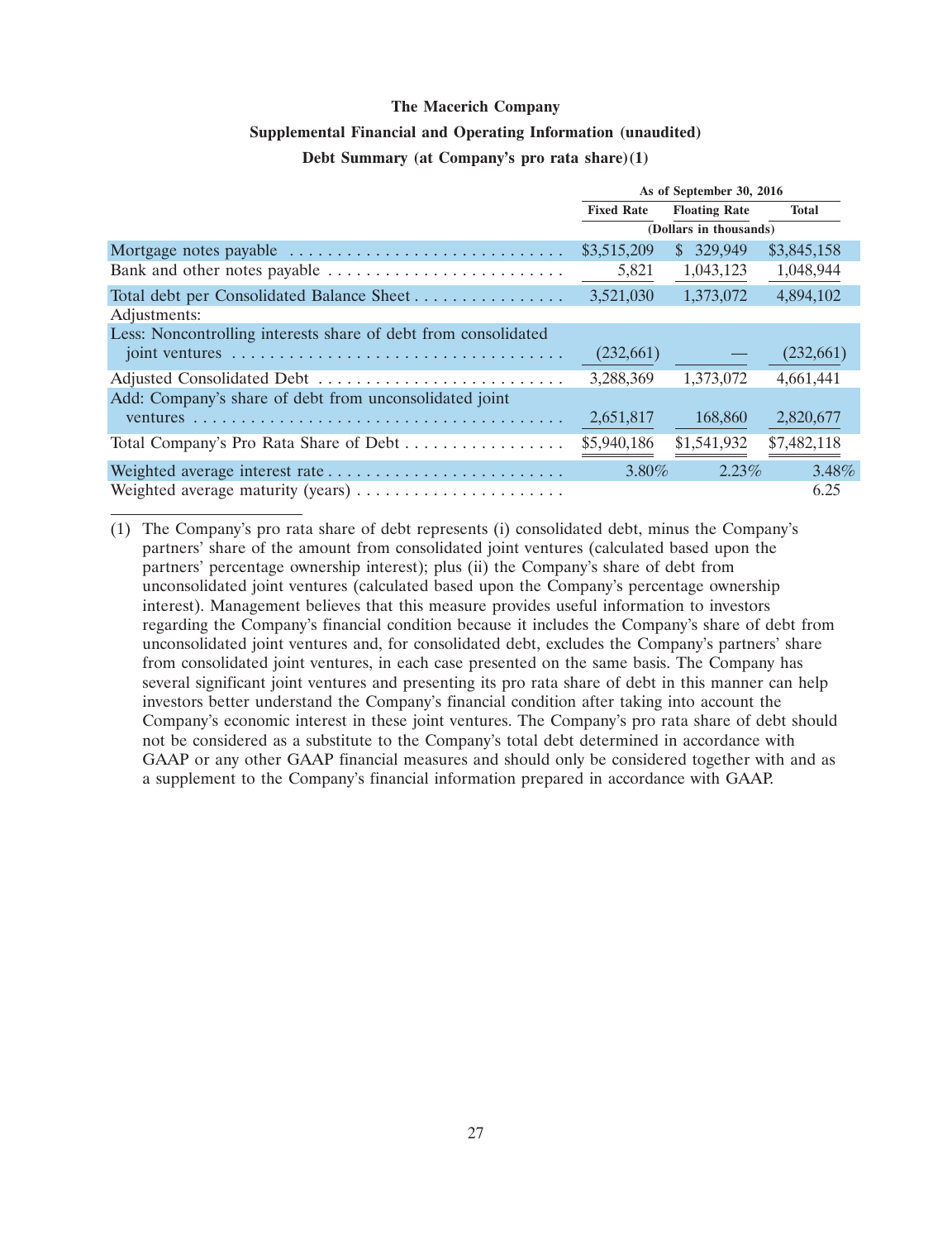### **The Macerich Company Supplemental Financial and Operating Information (Unaudited) Outstanding Debt by Maturity Date**

|                                                                     | As of September 30, 2016 |                                         |                          |                          |                                 |  |
|---------------------------------------------------------------------|--------------------------|-----------------------------------------|--------------------------|--------------------------|---------------------------------|--|
| Center/Entity (dollars in thousands)                                | <b>Maturity Date</b>     | <b>Effective</b><br>Interest<br>Rate(a) | Fixed                    | <b>Floating</b>          | <b>Total Debt</b><br>Balance(a) |  |
| <b>I. Consolidated Assets:</b>                                      |                          |                                         |                          |                          |                                 |  |
| Stonewood Center                                                    | 11/01/17                 | $1.80\%$ \$                             | 101,048                  | -\$                      | <sup>\$</sup><br>101,048        |  |
| Freehold Raceway Mall(b)                                            | 01/01/18                 | $4.20\%$                                | 111,076                  | 二                        | 111,076                         |  |
| Santa Monica Place                                                  | 01/03/18                 | $2.99\%$                                | 220,901                  | $\overline{\phantom{0}}$ | 220,901                         |  |
| SanTan Village Regional Center(c)                                   | 06/01/19                 | 3.14%                                   | 109,055                  | L,                       | 109,055                         |  |
| Chandler Fashion Center(b)                                          | 07/01/19                 | $3.77\%$                                | 100,109                  | $\overline{\phantom{0}}$ | 100,109                         |  |
| Kings Plaza Shopping Center                                         | 12/03/19                 | 3.67%                                   | 459,342                  | 二                        | 459,342                         |  |
| Danbury Fair Mall                                                   | 10/01/20                 | 5.53%                                   | 217,465                  |                          | 217,465                         |  |
| Fashion Outlets of Niagara Falls USA                                | 10/06/20                 | 4.89%                                   | 116,495                  | $\equiv$                 | 116,495                         |  |
|                                                                     | 02/03/21                 | $3.61\%$                                | 299,375                  |                          | 299,375                         |  |
|                                                                     | 05/30/21                 | 5.25%                                   | 2,911                    | 二                        | 2,911                           |  |
| Tucson La Encantada                                                 | 03/01/22                 | $4.23\%$                                | 68,888                   |                          | 68,888                          |  |
|                                                                     | 04/01/22                 | $4.08\%$                                | 128,021                  | 二                        | 128,021                         |  |
| Oaks, The $\ldots \ldots \ldots \ldots \ldots \ldots \ldots \ldots$ | 06/05/22                 | 4.14%                                   | 202,332                  |                          | 202,332                         |  |
|                                                                     | 10/01/22                 | 4.49%                                   | 144,581                  | 二                        | 144,581                         |  |
|                                                                     | 11/01/22                 | 4.48%                                   | 21,670                   |                          | 21,670                          |  |
| Victor Valley, Mall of                                              | 09/01/24                 | 4.00%                                   | 114,544                  | 二                        | 114,544                         |  |
|                                                                     | 01/01/25                 | 3.49%                                   | 600,000                  |                          | 600,000                         |  |
|                                                                     | 03/06/26                 | $3.55\%$                                | 270,556                  | $\equiv$                 | 270,556                         |  |
| <b>Total Fixed Rate Debt for Consolidated</b>                       |                          |                                         |                          |                          |                                 |  |
|                                                                     |                          | $3.80\%$                                | \$3,288,369              | $\mathbf{\$}$            | \$3,288,369                     |  |
| Superstition Springs Center $(e)$                                   | 10/28/16                 | $2.35\%$ \$                             | $\overline{\phantom{0}}$ | $\mathbf{s}$<br>67,525   | $\mathbb{S}$<br>67.525          |  |
|                                                                     | 03/01/17                 | $3.40\%$                                |                          | 63.549                   | 63.549                          |  |
| Fashion Outlets of Chicago                                          | 03/31/20                 | 2.18%                                   | $\equiv$                 | 198,875                  | 198,875                         |  |
| The Macerich Partnership, L.P.-Line of                              |                          |                                         |                          |                          |                                 |  |
| $Credit(f) \ldots \ldots \ldots \ldots \ldots \ldots \ldots$        | 07/06/21                 | 2.15%                                   |                          | 1,043,123                | 1,043,123                       |  |
| <b>Total Floating Rate Debt for Consolidated</b><br><b>Assets</b>   |                          | $2.22\%$ \$                             |                          | \$1,373,072              | \$1,373,072                     |  |
| Total Debt for Consolidated Assets                                  |                          | $3.33\%$                                | \$3,288,369              | \$1,373,072              | \$4,661,441                     |  |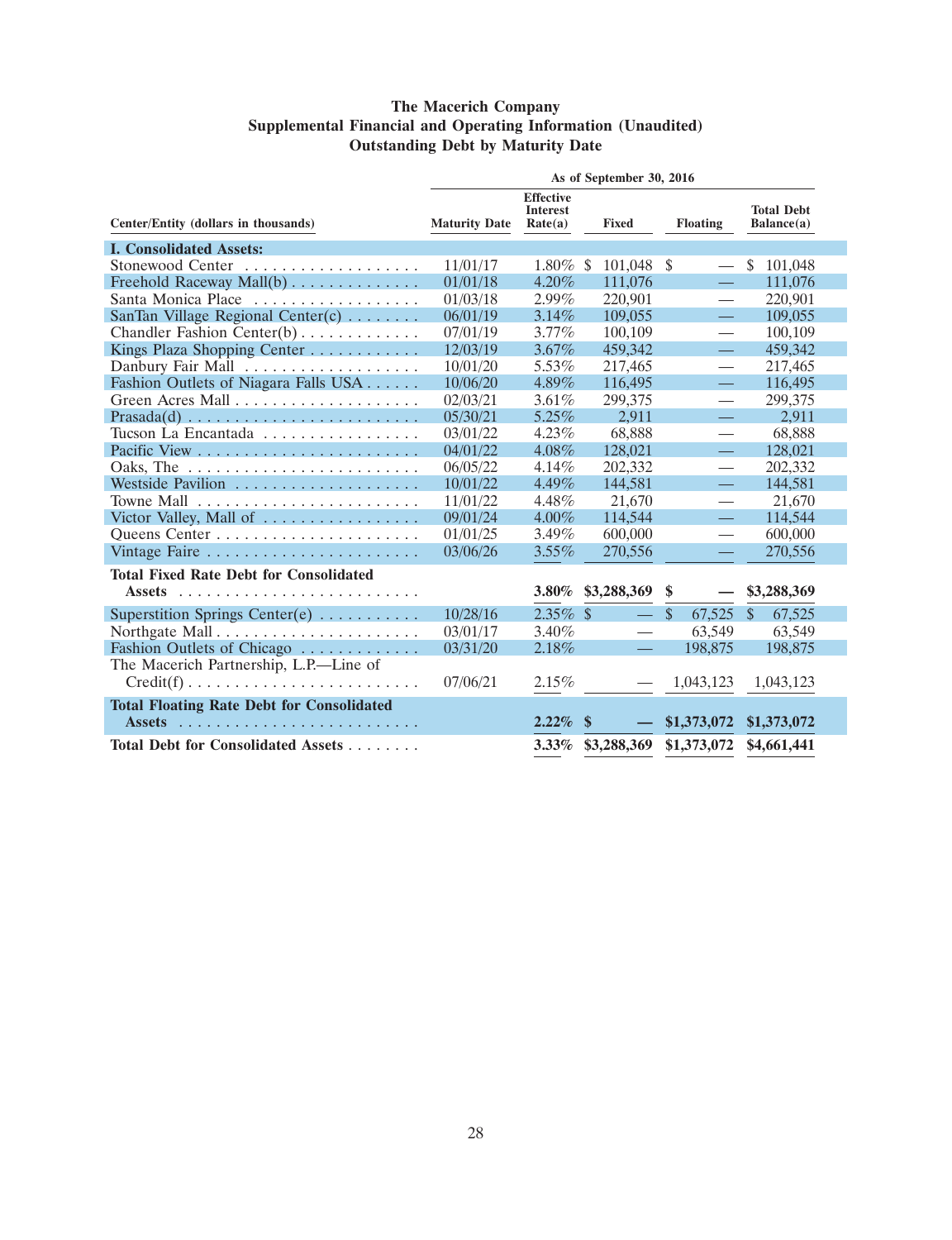### **The Macerich Company Supplemental Financial and Operating Information (Unaudited) Outstanding Debt by Maturity Date**

|                                                               | As of September 30, 2016 |                                                |                               |               |                          |              |                                 |
|---------------------------------------------------------------|--------------------------|------------------------------------------------|-------------------------------|---------------|--------------------------|--------------|---------------------------------|
| Center/Entity (dollars in thousands)                          | <b>Maturity Date</b>     | <b>Effective</b><br><b>Interest</b><br>Rate(a) | Fixed                         |               | <b>Floating</b>          |              | <b>Total Debt</b><br>Balance(a) |
| II. Unconsolidated Assets (At Company's pro                   |                          |                                                |                               |               |                          |              |                                 |
| rata share):                                                  |                          |                                                |                               |               |                          |              |                                 |
|                                                               | 12/01/16                 | 6.41\% \\$                                     | $10.315$ \$                   |               | $\overline{\phantom{0}}$ | S.           | 10,315                          |
| FlatIron Crossing $(51\%)$                                    | 01/05/21                 | 2.81%                                          | 132,584                       |               |                          |              | 132,584                         |
| Washington Square Mall (60%)                                  | 11/01/22                 | $3.65\%$                                       | 330,000                       |               | $\overline{\phantom{0}}$ |              | 330,000                         |
| Deptford Mall $(51\%)$                                        | 04/03/23                 | $3.55\%$                                       | 98,335                        |               |                          |              | 98,335                          |
| Scottsdale Fashion Square (50%)                               | 04/03/23                 | $3.02\%$                                       | 243,040                       |               |                          |              | 243,040                         |
| Tysons Corner Center $(50\%)$                                 | 01/01/24                 | 4.13%                                          | 400,801                       |               | 二                        |              | 400,801                         |
| South Plains Mall $(60\%)$                                    | 11/06/25                 | $4.22\%$                                       | 120,000                       |               |                          |              | 120,000                         |
| Twenty Ninth Street $(51\%)$                                  | 02/06/26                 | 4.10%                                          | 76,500                        |               | 二                        |              | 76,500                          |
| Country Club Plaza $(50\%)$                                   | 04/01/26                 | 3.88%                                          | 159,549                       |               |                          |              | 159,549                         |
| Lakewood Center (60%)                                         | 06/01/26                 | $4.15\%$                                       | 226,506                       |               | ÷,                       |              | 226,506                         |
| Los Cerritos Center (60%)                                     | 11/01/27                 | $4.00\%$                                       | 315,000                       |               |                          |              | 315,000                         |
| Arrowhead Towne Center $(60\%)$                               | 02/01/28                 | 4.05%                                          | 240,000                       |               | 二                        |              | 240,000                         |
| North Bridge, The Shops at $(50\%)$                           | 06/01/28                 | 3.71%                                          | 186,868                       |               |                          |              | 186,868                         |
| Corte Madera, The Village at $(50.1\%)$                       | 09/01/28                 | $3.53\%$                                       | 112,319                       |               | 二                        |              | 112,319                         |
| <b>Total Fixed Rate Debt for Unconsolidated</b>               |                          |                                                |                               |               |                          |              |                                 |
|                                                               |                          |                                                | 3.80% \$2,651,817             | $\mathbf{\$}$ | $\overline{\phantom{0}}$ |              | \$2,651,817                     |
| Kierland Commons $(50\%)$ (f)                                 | 01/02/18                 | $2.60\%$ \$                                    | $\frac{1}{2}$                 | $\mathbf{\$}$ | 65,491                   | $\mathbb{S}$ | 65,491                          |
| Boulevard Shops $(50\%)$ (f)                                  | 12/16/18                 | $2.41\%$                                       |                               |               | 9,619                    |              | 9,619                           |
| Estrella Falls, The Market at $(40.1\%)$ (f)                  | 02/05/20                 | $2.56\%$                                       | $\equiv$                      |               | 10,314                   |              | 10,314                          |
| Atlas Park $(50\%)$ (f)                                       | 10/28/20                 | 2.84%                                          |                               |               | 23,436                   |              | 23,436                          |
| Pacific Premier Retail LLC (60%)                              | 10/31/22                 | $1.72\%$                                       |                               |               | 60,000                   |              | 60,000                          |
| <b>Total Floating Rate Debt for Unconsolidated</b>            |                          |                                                |                               |               |                          |              |                                 |
|                                                               |                          | $2.31\%$ \$                                    | $\overline{\phantom{m}}$      |               | \$168,860                |              | \$168,860                       |
| Total Debt for Unconsolidated Assets                          |                          |                                                | 3.71% \$2,651,817             |               | \$168,860                |              | \$2,820,677                     |
| Total Debt $\ldots \ldots \ldots \ldots \ldots \ldots \ldots$ |                          |                                                | 3.48% \$5,940,186 \$1,541,932 |               |                          |              | \$7,482,118                     |
|                                                               |                          |                                                | 79.39%                        |               | 20.61%                   |              | 100.00%                         |

*<sup>(</sup>a) The debt balances include the unamortized debt premiums/discounts and loan finance costs. Debt premiums/ discounts represent the excess of the fair value of debt over the principal value of debt assumed in various acquisitions. Debt premiums/discounts and loan finance costs are amortized into interest expense over the remaining term of the related debt in a manner that approximates the effective interest method. The annual interest rate in the table represents the effective interest rate, including the debt premiums/discounts and loan finance costs.*

*(b) This property is owned by a consolidated joint venture. The above debt balance represents the Company's pro rata share of 50.1%.*

- *(c) This property is owned by a consolidated joint venture. The above debt balance represents the Company's pro rata share of 84.9%.*
- *(d) This property is owned by a consolidated joint venture. The above debt balance represents the Company's pro rata share of 50.0%.*
- *(e) On October 14, 2016, the Company paid off in full the loan on the property.*
- *(f) The maturity date assumes that all available extension options are fully exercised and that the Company and/or its affiliates do not opt to refinance the debt prior to these dates.*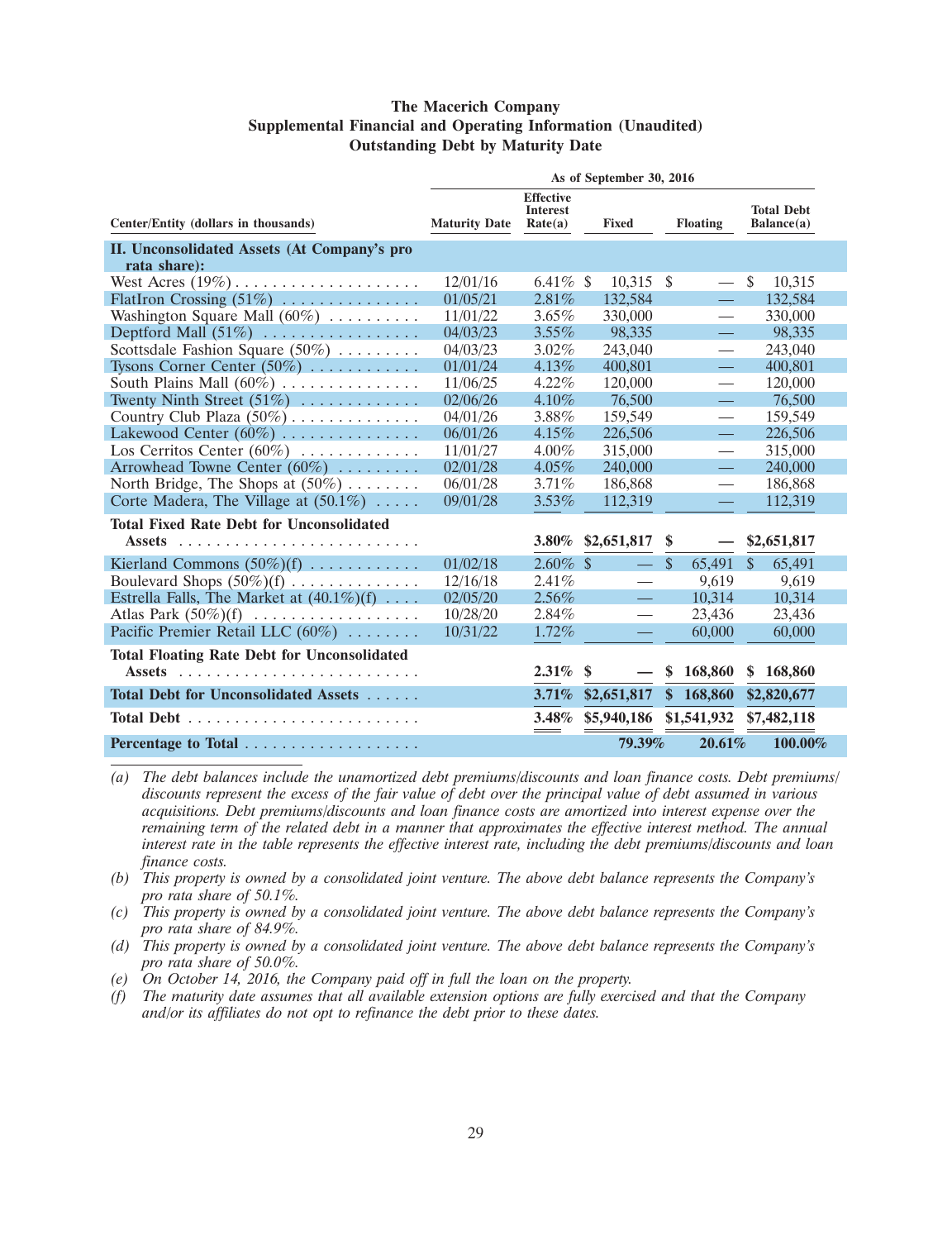## **Supplemental Financial and Operating Information (Unaudited)**

## **Development Pipeline Forecast**

## **(Dollars in millions)**

## **as of September 30, 2016**

## **In-Process Developments and Redevelopments:**

| Property                                            | <b>Project Type</b>                                                                                                                                                                                                                                                                                                                                                                                                                                                                                                                                                                                                                                                                                                                  | Total $Cost(a)(b)$<br>at 100%        | Ownership<br>% | Total $Cost(a)(b)$<br>Pro Rata      | Pro Rata<br>Capitalized Costs(b)<br>9/30/2016 | <b>Expected</b><br>Deliverv(a)                 | <b>Stabilized</b><br>Yield(a)(b)(c) |
|-----------------------------------------------------|--------------------------------------------------------------------------------------------------------------------------------------------------------------------------------------------------------------------------------------------------------------------------------------------------------------------------------------------------------------------------------------------------------------------------------------------------------------------------------------------------------------------------------------------------------------------------------------------------------------------------------------------------------------------------------------------------------------------------------------|--------------------------------------|----------------|-------------------------------------|-----------------------------------------------|------------------------------------------------|-------------------------------------|
| <b>Broadway Plaza</b><br>Walnut Creek, CA           | Expansion of existing open air center adding<br>$235,000$ sf (net) of new shop space to<br>existing 774,000 sf center which is currently<br>anchored by Nordstrom, Neiman Marcus<br>and Macy's. New space created by<br>construction of a more efficient parking<br>structure and the consolidation of stand-<br>alone Macy's Men's Store into a single<br>larger Macy's box. Phase I encompasses<br>demolition of 80,000 sf of existing retail<br>space and construction of 240,000 sf of new<br>retail space for a net increase of 160,000 sf.<br>Phase 2 involves demolition of the existing<br>Macy's Men's building and construction of<br>75,000 sf of new retail space for a total<br>increase of 235,000 sf of small stores. | * Phase $1: $265$<br>* Phase 2: \$40 | $50\%$         | * Phase 1: \$133<br>* Phase 2: \$20 | * Phase 1: \$114<br>* Phase 2:\$8             | $* 25\% 4015$<br>* 50% 2016<br>* 25% 2017/2018 | 8%                                  |
|                                                     |                                                                                                                                                                                                                                                                                                                                                                                                                                                                                                                                                                                                                                                                                                                                      | Total: \$305                         |                | Total: \$153                        | Total: \$122                                  |                                                |                                     |
| Green Acres Commons<br>Valley Stream, NY            | 335,000 sf two-story retail center anchored<br>by Dicks Sporting Goods, and comprised of<br>box retail stores and outparcels adjacent to<br>Green Acres Mall                                                                                                                                                                                                                                                                                                                                                                                                                                                                                                                                                                         | \$110                                | 100%           | \$110                               | \$96                                          | 4Q16                                           | $11\%$                              |
| Fashion Outlets of Philadelphia<br>Philadelphia, PA | Redevelopment of The Gallery in downtown<br>Philadelphia                                                                                                                                                                                                                                                                                                                                                                                                                                                                                                                                                                                                                                                                             | $$305 - $365(d)$                     | 50%            | $$153 - $183(d)$                    | \$40                                          | 2018                                           | $8\%$ (d)                           |
| Kings Plaza Shopping Center<br>Brooklyn, $NY$       | 250,000 sf redevelopment of existing Sears<br>store, anchored by Primark                                                                                                                                                                                                                                                                                                                                                                                                                                                                                                                                                                                                                                                             | $$95 - $100$                         | 100%           | $$95 - $100$                        | \$5                                           | 2018                                           | $4\%$ (e)                           |
| <b>Total In-Process</b>                             |                                                                                                                                                                                                                                                                                                                                                                                                                                                                                                                                                                                                                                                                                                                                      | $$815 - $880$                        |                | $$511 - $546$                       | \$263                                         |                                                |                                     |
|                                                     |                                                                                                                                                                                                                                                                                                                                                                                                                                                                                                                                                                                                                                                                                                                                      |                                      |                |                                     |                                               |                                                |                                     |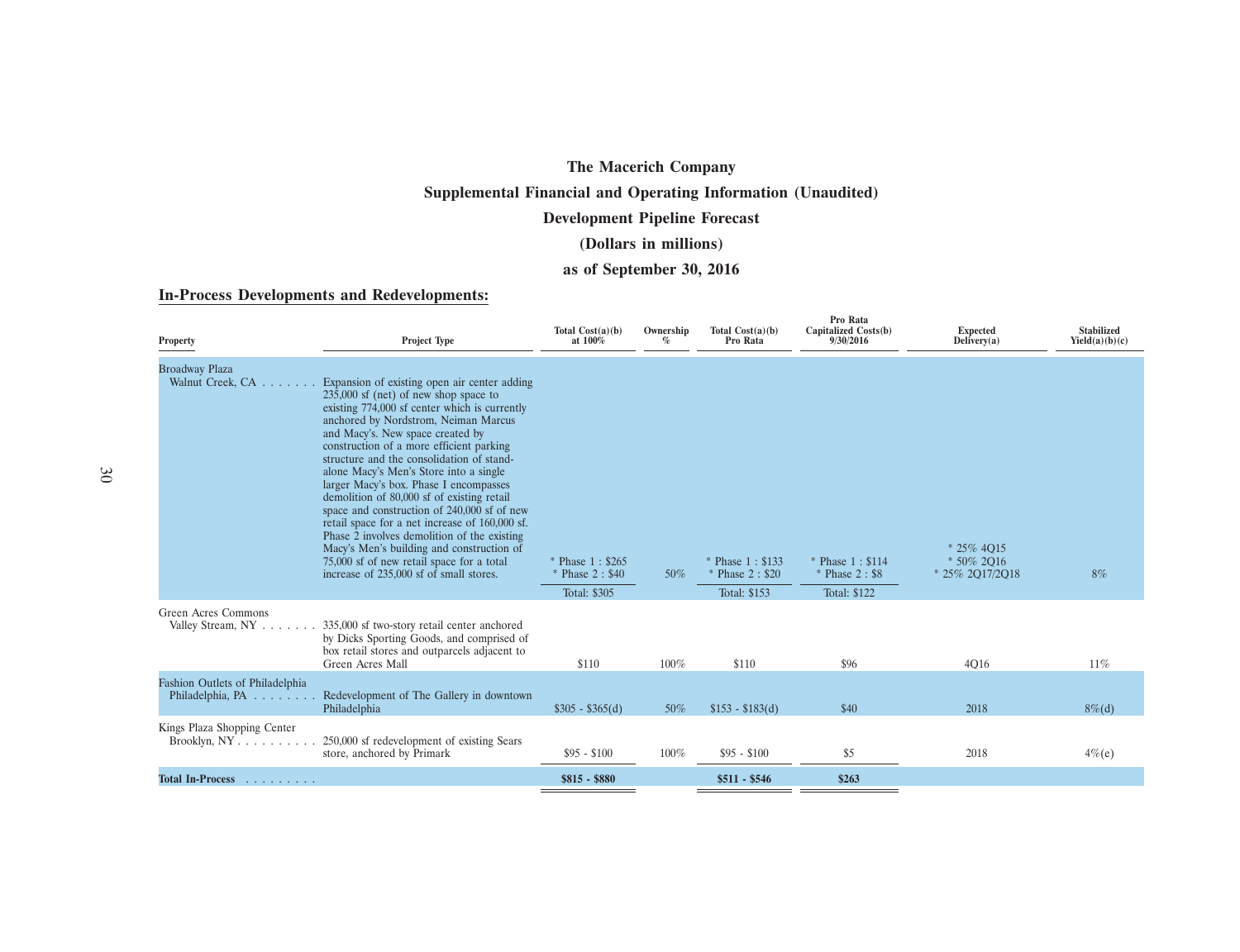#### **Supplemental Financial and Operating Information (Unaudited)**

## **Development Pipeline Forecast**

#### **(Dollars in millions)**

#### **as of September 30, 2016**

#### **Shadow Pipeline of Developments and Redevelopments(f):**

| Property                              | <b>Project Type</b>                                                                   | at 100%    | $\%$    | Total $Cost(a)(b)$ Ownership Total $Cost(a)(b)$<br>Pro Rata | Pro Rata<br>Capitalized Costs(b)<br>9/30/2016 | <b>Expected</b><br>Delivery(a) | <b>Stabilized</b><br>Yield(a)(b)(c) |
|---------------------------------------|---------------------------------------------------------------------------------------|------------|---------|-------------------------------------------------------------|-----------------------------------------------|--------------------------------|-------------------------------------|
| Fashion Outlets of San Francisco      | A 500,000 sf outlet center on the historic site of<br><b>Candlestick Park</b>         | \$350      | 50.1%   | \$175                                                       | \$3                                           | $2018 - 2019$                  | $7\% - 9\%$                         |
| Paradise Valley Mall<br>Phoenix, $AZ$ | Redevelopment (size TBD) including a theater                                          | <b>TBD</b> | $100\%$ | <b>TBD</b>                                                  | \$1                                           | TBD                            | <b>TBD</b>                          |
| Scottsdale Fashion Square             | Office / Residential / Retail Mixed-use development on<br>7.5 Acres (former Days Inn) | \$250      | 50%     | \$125                                                       | \$1                                           | $2018 - 2019$                  | 8%                                  |
| <b>Tysons Corner Center</b>           | Mixed-use Development, Residential Tower with retail<br>ground floor.                 | \$165      | 50%     | \$83                                                        | \$1                                           | $2018 - 2019$                  | $7\% - 8\%$                         |
| <b>Westside Pavilion</b>              |                                                                                       | <b>TBD</b> | $100\%$ | <b>TBD</b>                                                  | \$1                                           | <b>TBD</b>                     | <b>TBD</b>                          |
| Total Shadow Pipeline                 |                                                                                       | \$765      |         | \$383                                                       | \$7<br>$=$                                    |                                |                                     |

(a) Much of this information is estimated and may change from time to time. See the Company's forward-looking disclosure on pages 1 and 2 for factors that may affect the information provided in this table.

*(b) This excludes GAAP allocations of non cash and indirect costs.*

*(c) Stabilized Yield is calculated based on stabilized income after development divided by project direct costs excluding GAAP allocations of non cash and indirect costs.*

(d) This reflects incremental project costs and income subsequent to the Company's \$106.8 million investment in July 2014. Total Costs are net of \$25 million of approved public financing grants that will be a *reduction of costs.*

(e) The Sears lease has been terminated. The 4% yield represents an incremental return over Sears former annual rent. The yield would increase to 8% without including any offsetting rent impact from Sears.

(f) This section includes potential developments or redevelopments that the Company is considering. The scope of these projects may change. Average returns are expected to be 7% to 9%. There is no certainty that *the Company will develop or redevelop any or all of these potential projects.*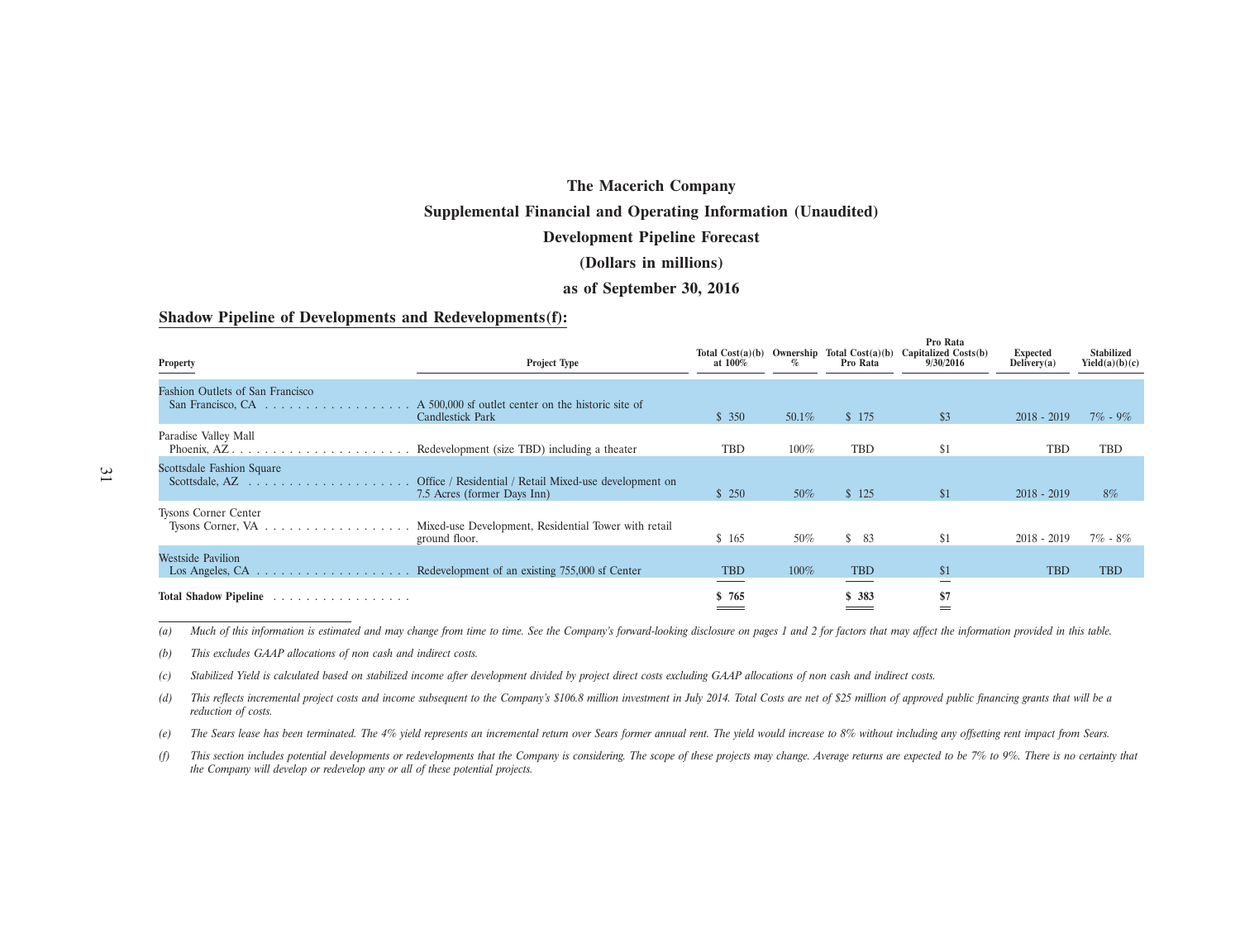### **Supplemental Financial and Operating Information (unaudited)**

## **Top Ten Tenants**

The following retailers (including their subsidiaries) represent the 10 largest rent payers in the Centers based upon total rents in place as of September 30, 2016.

| <b>Tenant</b>                     | <b>Primary DBAs</b>                                                                                                                | Number of<br><b>Locations</b><br>in the<br><b>Portfolio</b> | % of Total<br>Rents |
|-----------------------------------|------------------------------------------------------------------------------------------------------------------------------------|-------------------------------------------------------------|---------------------|
| L Brands, Inc.                    | Victoria's Secret, Bath and Body Works, PINK                                                                                       | <b>100</b>                                                  | 2.7%                |
| Forever 21, Inc.                  | Forever 21, XXI Forever, Love21                                                                                                    | 36                                                          | $2.6\%$             |
| Foot Locker, Inc.                 | Champs Sports, Foot Locker, Kids Foot Locker,<br>Lady Foot Locker, Foot Action, House of Hoops<br>SIX:02 and others                | 95                                                          | $1.9\%$             |
| Gap, Inc., The                    | Athleta, Banana Republic, Gap, Gap Kids, Old<br>Navy and others                                                                    | 58                                                          | $1.9\%$             |
| <b>Signet Jewelers</b>            | Gordon's Jewelers, Jared Jewelry, Kay Jewelers,<br>Piercing Pagoda, Rogers Jewelers, Shaw's<br>Jewelers, Weisfield Jewelers, Zales | 106                                                         | $1.6\%$             |
| Dick's Sporting Goods, Inc.       | Dick's Sporting Goods, Chelsea Collective                                                                                          | 15                                                          | $1.4\%$             |
| H & M Hennes & Mauritz AB         | H & M                                                                                                                              | 23                                                          | $1.4\%$             |
| Golden Gate Capital               | Payless ShoeSource, Eddie Bauer, California<br>Pizza Kitchen, PacSun                                                               | 79                                                          | $1.2\%$             |
| <b>Sears Holdings Corporation</b> | Sears                                                                                                                              | 20                                                          | $1.2\%$             |
| American Eagle Outfitters, Inc.   | American Eagle Outfitters, aerie                                                                                                   | 38                                                          | $1.1\%$             |